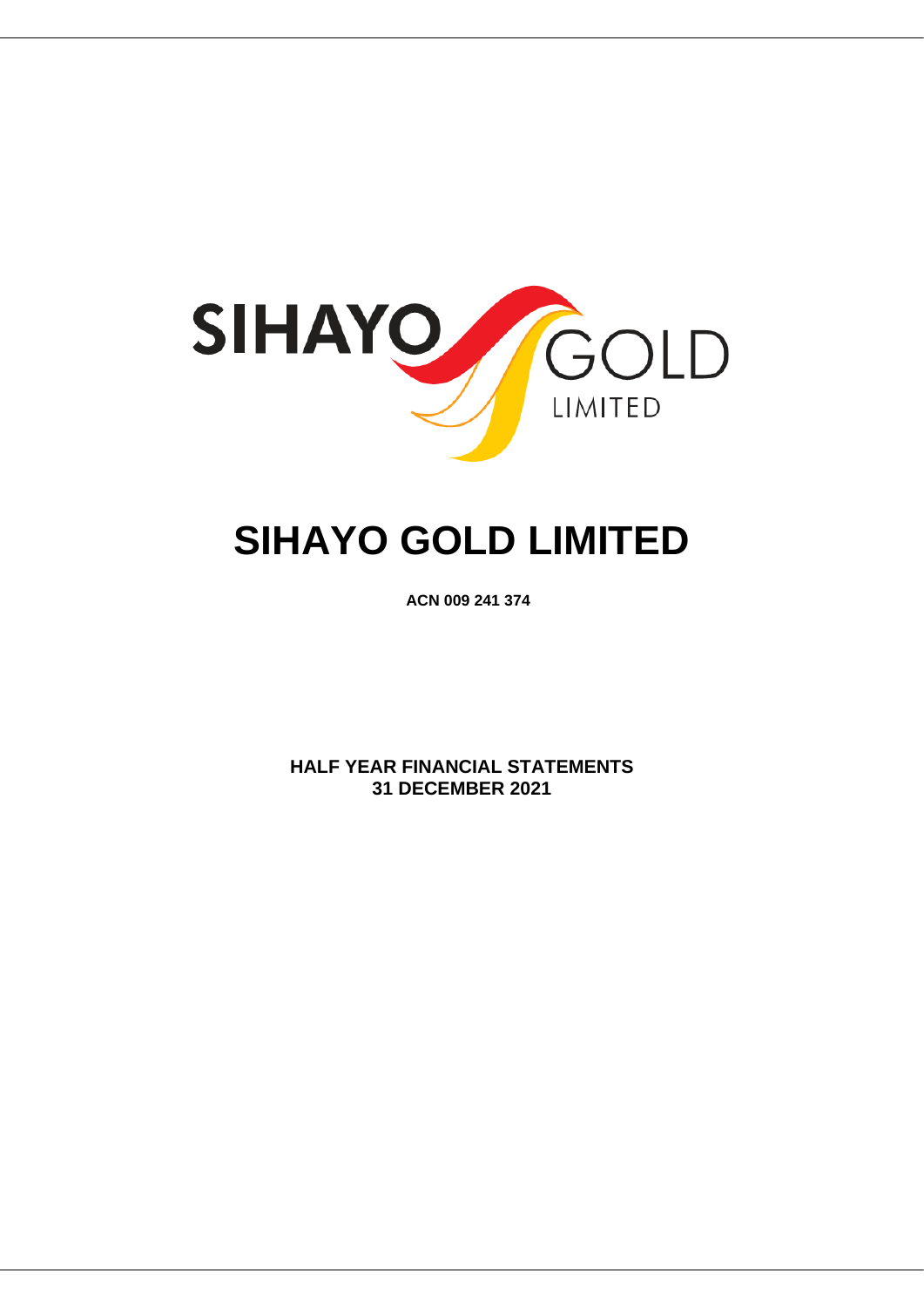## **CONTENTS**

| <b>CONSOLIDATED STATEMENT OF PROFIT OR LOSS AND OTHER COMPREHENSIVE</b> |  |
|-------------------------------------------------------------------------|--|
|                                                                         |  |
|                                                                         |  |
|                                                                         |  |
| CONDENSED NOTES TO THE CONSOLIDATED FINANCIAL STATEMENTS 13             |  |
|                                                                         |  |
|                                                                         |  |
|                                                                         |  |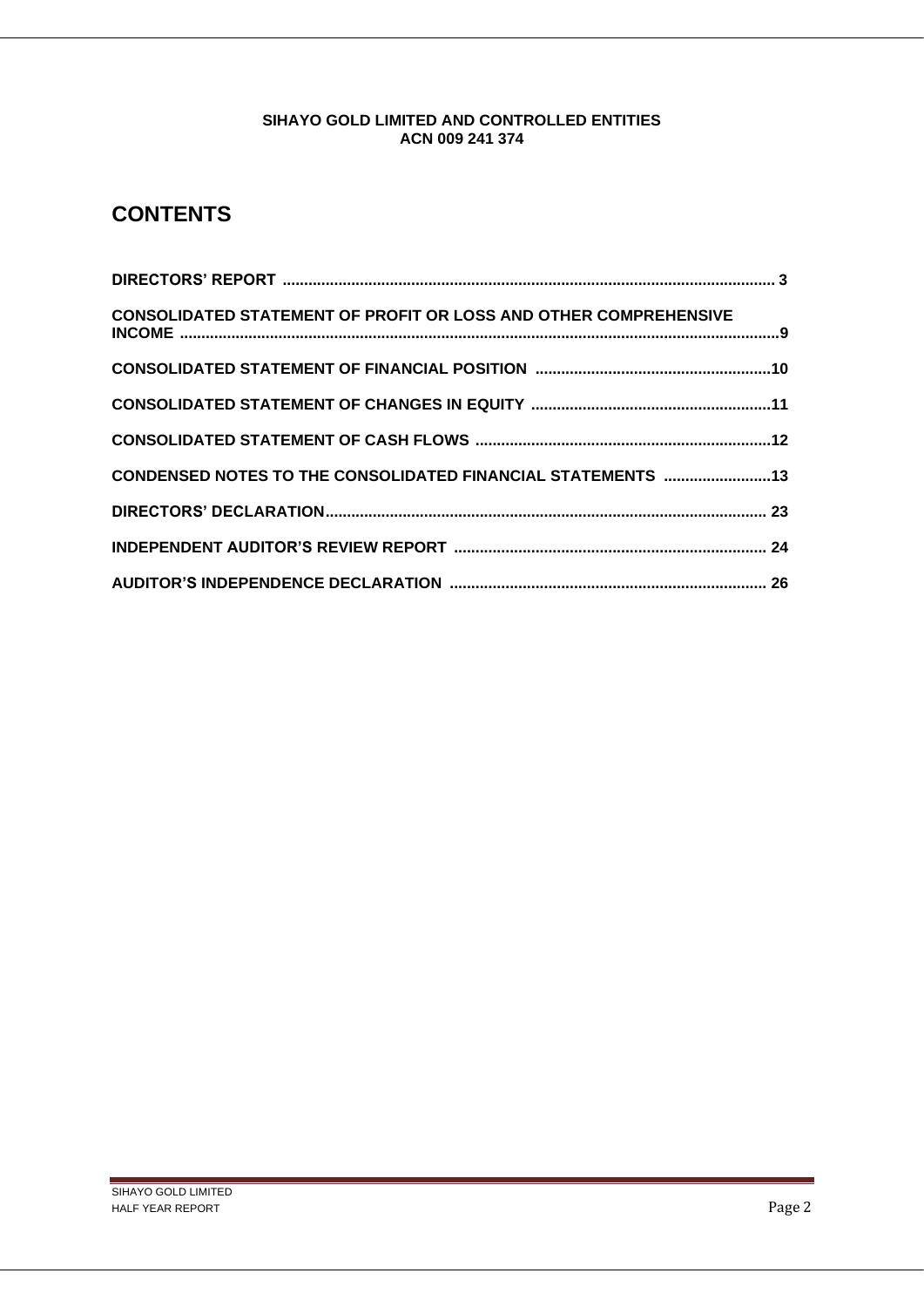## **DIRECTORS' REPORT FOR THE HALF YEAR ENDED 31 DECEMBER 2021**

Your directors present their report on the consolidated entity consisting of Sihayo Gold Limited ("Sihayo Gold" or "the Company") (ASX: SIH) and the entities it controlled at the end of, or during the half-year ended 31 December 2021.

The following persons were directors and Chief Executive Officer of Sihayo Gold during the whole of the half-year and up to the date of this report:

#### **Directors**

Colin F Moorhead Misha A Collins *C.F.A* Gavin Caudle Daryl Corp

**Chief Financial Officer** Roderick Crowther *C.F.A*

**Company Secretary** Susan Park

## **RESULT**

The net operating loss for the half-year ended 31 December 2021 was \$22,536,056 and for the halfyear ended 31 December 2020 the loss was \$3,793,179.

## **REVIEW OF OPERATIONS**

During the half year ended 31 December 2021, the Company continued to focus on its exploration efforts across the Sihayo-Pungkut 7th Generation Contract of Work ("CoW") as well as advancing studies for the Sihayo Starter Project, which it holds through its 75% interest in PT Sorikmas Mining ("Sorikmas") (together the "Group").

#### **Exploration**

Sihayo's three-tiered exploration strategy across the CoW comprised near-mine exploration at the Sihayo Starter Project, follow-up targeted drilling campaigns at Hutabargot Julu and longer term target generation across the CoW.

The Sihayo near-mine exploration programs aim to identify additional shallow gold resources within trucking distance of the Sihayo Starter Project processing plant site. The prime exploration targets occur within the Sihayo gold belt which is comprised of two subparallel mineralised trends encompassing Sihayo-1/2 – Sambung – Hutabargot Julu and Sihayo-3/4/5.

A 22-hole, 2,048 m drilling program at the Sihayo-2 prospect was completed during the six months to 31 December 2021. The Sihayo-2 prospect lies on the open northwest strike of the Project and between 500 m and1,00 m distance from the Sihayo-1 gold deposit. The best results included 24.8 m at 1.09 g/t Au from 52.0 m and 8.0 m at 1.32 g/t Au from 96.0 m depth in SH2DD022; and 8.4 m at 2.56 g/t Au from 47.0 m and 9.8 m at 1.77 g/t Au from 77.0 m depth in SH2DD024 and 3 m at 4.69 g/t Au from 18.0 m, including 1 m at 9.72 g/t Au from 19.0 m. The mineralised rock is highly anomalous in arsenic, antimony and thallium, which are indicator elements for the sedimentary-rock hosted disseminated gold mineralisation contained in the nearby Sihayo-1 and Sambung gold deposits.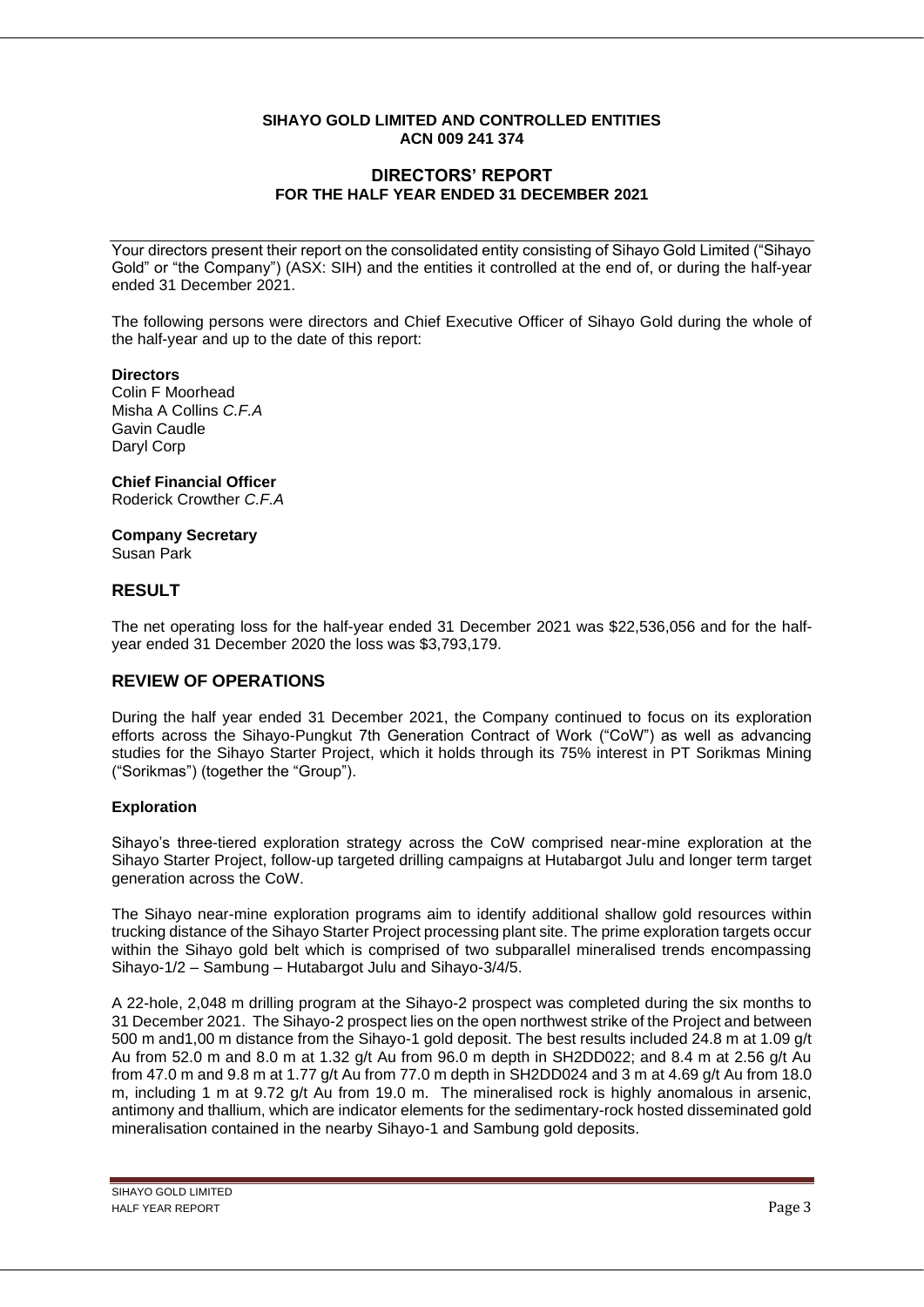## **DIRECTORS' REPORT FOR THE HALF YEAR ENDED 31 DECEMBER 2021**

The data from the drilling program at Sihayo-2 will be used to assess if there is economic mineralization that can be used as additional plant feed for the Sihayo Starter Project.

Following the completion of the 25-hole, 4,806 m phase 1 reconnaissance drilling program at Hutabargot Julu in April 2021, the company assessed and commenced drilling at follow-up targets on the prospect. This program produced multiple gold-silver intercepts in 21 of the 25 holes, confirming the potential for both bulk-tonnage stockwork epithermal gold-silver mineralization and locally higher-grade gold-silver vein targets in this large prospect area. Multiple follow-up targets were identified, with drilling commencing on the Sihorbo, Penatapan and Sihorbo South targets during the quarter.

At Sihorbo, an 8-hole 1,679 m program was completed in July 2021. In this program, narrow low-tomoderate grade gold-silver intercepts were returned. These results are interpreted to indicate that the artisanal mining in the area has exploited the remnants of the Sihorbo vein and that these holes have intersected the vein below the area of interest, downgrading the target.

A follow-up 11-hole program was also completed at Penatapan. This targeted some previously untested vein structures being extensively worked by local miners on the western side of the prospect and "stepout drilling" along strike from strong mineralized intercepts returned in certain holes of the phase 1 Hutabargot Julu program. Multiple narrow low-to-moderate grade gold-silver intercepts were returned from holes drilled both deep beneath local workings on the western side of Penatapan and on the eastern side. The distribution of gold results projected to surface confirm the presence of large multidirectional structures up to 50 – 100 m wide crossing the prospect that are associated with broad haloes of +0.1 ppm Au mineralisation. Drill results returned to-date highlight a strong variability of gold and silver grades within the mineralised stockworks. Thicker zones of higher-grade mineralisation may be associated with secondary enrichment of gold and silver in limonite and manganese oxides in areas of deeper weathering across the prospect. The distribution of local gold workings and results achieved in this first scout drilling program at Penatapan indicate potential for a large mineralised system, much of which remains open in multiple directions. There is potential for low-stripping ratio, shallow oxidegold ore at several locations across the prospect. Additional surface mapping is underway which will inform the next phase of drilling at the target.

Sihorbo South, located approximately 1.5 km south of Penatapan is an epithermal vein-stockwork system currently being mined by local artisanal miners. The Company completed a 13-hole, 1,416-hole drilling program in 2012 – 2013. A 17-hole 2,321 m follow-up program was commenced in September 2021. Encouraging intercepts were returned in multiple holes which tested a 300 m strike-length to a depth of 100 – 150 m. These results indicated that significant grades and potential volume of mineralization remain below the local mine workings. There are locally strong variations in gold and silver grades and widths. The Sihorbo South system remains open at depth and to the south and remains largely untested bneath and surrounding the active artisanal gold workings. A follow up drilling program has since commenced at Sihorbo South to further understand the mineralized system and test for extensions to known mineralization.

The Company has also commenced a program to generate and prioritise additional drilling targets across the CoW. The first stage of this involved the reprocessing of historical geophysical and geochemical data to identify potential targets. The Company has since commenced surface sampling activities on the northeast corner of the south block of the CoW. This area features a complex zone of elevated regional magnetics associated diorite and granodiorite intrusions into volcanic and limestone basement rocks, which are partly overlain by dacitic volcanic cover rocks. Field work includes ground validation, prospecting and rock chip geochemical sampling, focused initially on the Tambang Tinggi area. Most of these selective grab samples represent dominantly thin crystalline quartz-sulphide veins hosted in silicified to propylitic-altered fine to medium grained, equigranular to porphyritic diorite.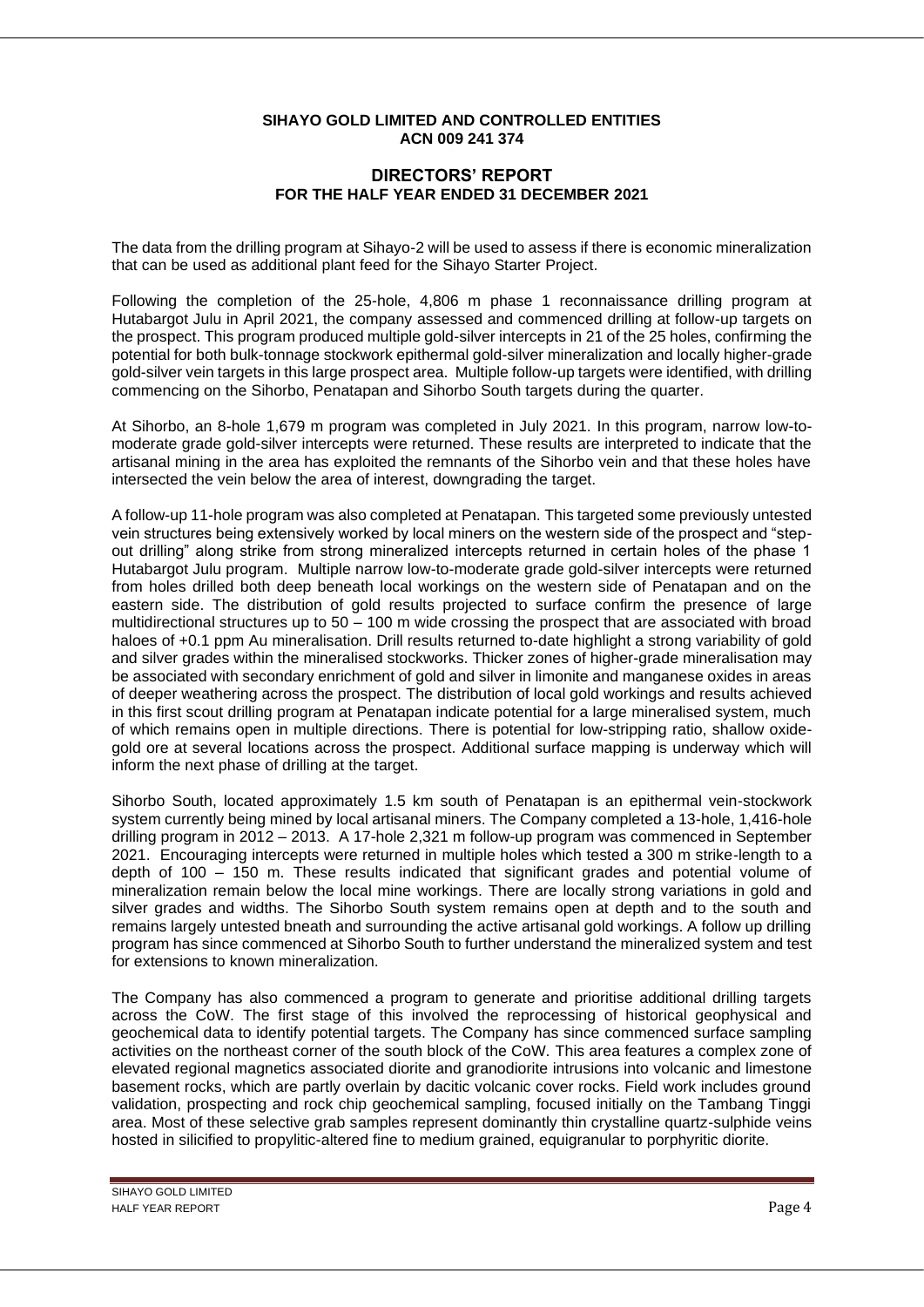## **DIRECTORS' REPORT FOR THE HALF YEAR ENDED 31 DECEMBER 2021**

The samples are uniformly moderate-strongly anomalous in gold and copper, and locally enriched in silver, lead, zinc, arsenic, antimony, tellurium and bismuth across the prospects. Additional prospecting and surface sampling are in progress at other prospects and local workings locating with the Tambang Tinggi project area.

## **Sihayo Starter Project**

The Company continued a number of optimisation studies on the Sihayo Starter Project during the six months to 31 December 2021. This primarily involved:

- Review of the geometallurgical model and its use for mine planning
- Development of a revised pit design and tactical mine schedules
- Updated design of processing plant consistent with the needs of the tactical mine schedule and geometallurgical parameters of the orebody
- Updated Tailings Storage Facility ("TSF") compliant with international standards and suitable for submission to the Indonesian Dam Safety Committee
- Development of the operational strategy
- Advancing the environmental and community strategy
- Developing a site-wide water balance model
- Updated project layout to de-risk construction and operating activities
- Re-estimation of operational and capital costs

The optimisation studies resulted in a Feasibility Study Update, the results of which were released to the ASX on 17 February 2022 ("2022 FSU"). A summary of the outputs of the 2022 FSU, assuming a US\$1,700/oz gold price and 5% discount rate, are shown below.

| <b>Metric</b>                                | <b>Unit</b>  | <b>Value</b> |
|----------------------------------------------|--------------|--------------|
| Life-of-Mine ("LOM") tonnes processed        | Mt           | 12.1         |
| LOM strip ratio                              | waste:ore    | 4.6          |
| Average gold head grade                      | g/t Au       | 2.00         |
| Contained gold ounces processed              | koz          | 774          |
| Average metallurgical recoveries             | $\%$         | 71.2%        |
| Total gold produced                          | koz          | 551          |
| Total site operating costs (incl. royalties) | US\$/t       | 36.3         |
| Upfront capital expenditure <sup>1</sup>     | US\$ million | 173          |
| All-In Sustaining Cost ("AISC")              | US\$/oz      | 956          |
| Pre-tax LOM cash flow                        | US\$ million | 156          |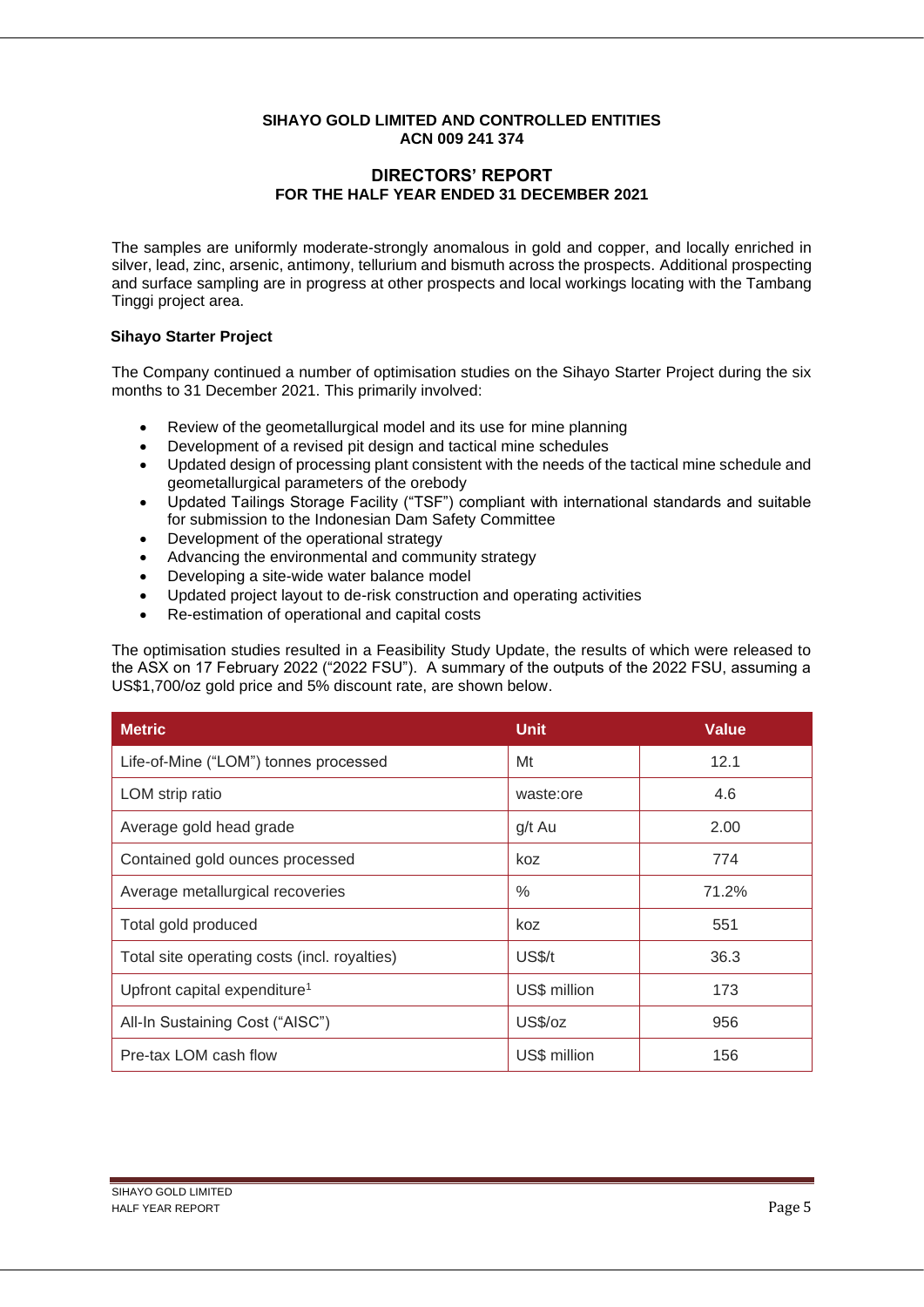## **DIRECTORS' REPORT FOR THE HALF YEAR ENDED 31 DECEMBER 2021**

| <b>Metric</b>                   | <b>Unit</b>  | <b>Value</b> |
|---------------------------------|--------------|--------------|
| Post-tax LOM cash flow          | US\$ million | 120          |
| Net Present Value ("NPV")       | US\$ million | 50           |
| Internal Rate of Return ("IRR") | $\%$         | 10.1%        |
| Payback period                  | years        | 4.75         |

## **Corporate**

In December 2021 the Company entered into a US\$1.2 million loan agreement with its largest shareholder, Provident Mineral Pte Ltd. On 21 January 2022 the Company entered into a US\$500,000 loan agreement with PT Saratoga Investama Sedaya Tbk and on 17 February 2022 the Company entered into a US\$300,000 loan agreement with Goldstar Mining Asia Resources (L) Bhd. All three shareholder loans have a final maturity date of 1 December 2022, an interest rate of 10% per annum, are unsecured and rank pari passu with existing unsecured obligations.

On 17 February 2022 the Company announced the launch of a Strategic Review, with the appointment of CLSA as its financial adviser. The Strategic Review aims to introduce a strategic investor to help fund the construction of the Sihayo Starter Project or the sale, in part or whole, of the Company's assets.

## **Other Projects**

- India Diamond Exploration (9-10%) No progress was made during the period in resolving the legal status of the tenements.
- Mount Keith Gold Project Western Australia (2% net smelter royalty) No mining was undertaken on the project during the period.
- Mulgabbie Gold Project Western Australia (2% net smelter royalty) No mining was undertaken on the project during the period.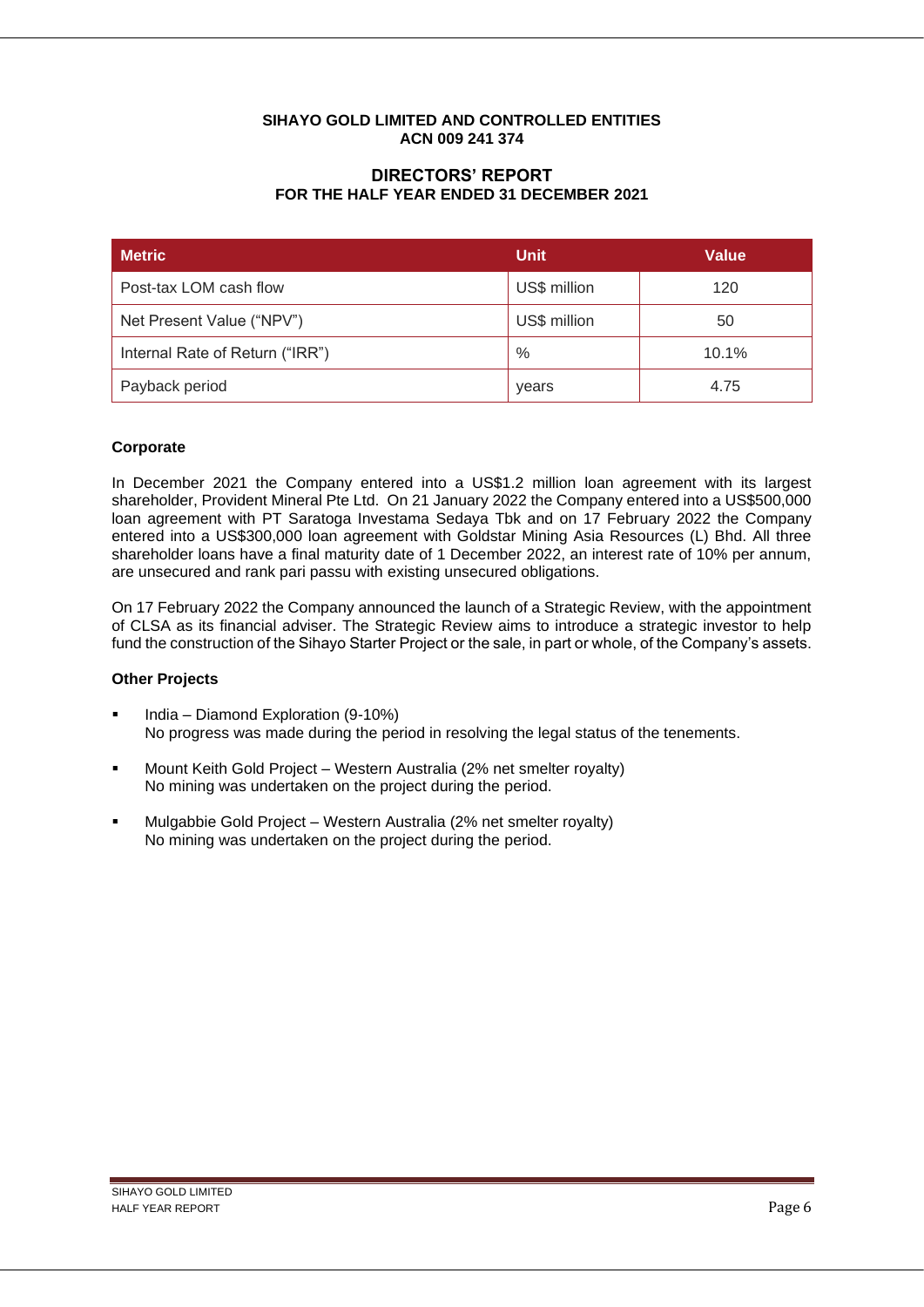## **DIRECTORS' REPORT FOR THE HALF YEAR ENDED 31 DECEMBER 2021**

## **AUDITOR'S INDEPENDENCE DECLARATION**

A copy of the auditor's independence declaration as required under section 307C of the *Corporations Act 2001* is set out on page 26.

Signed in accordance with a resolution of the Board of Directors.

acarles

**Colin F Moorhead** Chairman

15 th March 2022

#### *Competent Persons Statement*

#### *Mineral Resources*

*The information in this report which relates to Mineral Resources is based on, and fairly represents, information and supporting documentation compiled by Mr Robert Spiers (BSc Hons.) for Spiers Geological Consultants Pty Ltd (SGC). Mr Spiers is a full time Principal Geologist employed by SGC. Mr Spiers is contracted on a consulting basis by Sorikmas.*

*Mr Spiers graduated with a Bachelor of Science (BSc) Honours and a double Major of Geology and Geophysics from Latrobe University, Melbourne, Victoria, Australia and has been a member of the Australian Institute of Geoscientists for 26 years; working as a Geologist for in-excess of 30 years since graduating.*

*Mr Spiers has sufficient experience that is relevant to the style of mineralisation and type of deposit under consideration and to the activity being undertaking to qualify as a Competent Person as defined in the 2012 Edition of the 'Australasian Code for Reporting of Exploration Results, Mineral Resources and Ore Reserves'. Mr Spiers consents to the inclusion in the report to which this statement is to be attached of the matters based on his information in the form and context in which it appears.*

*The information in the report to which this statement is to be attached that relates to Mineral Resources is based on information compiled by Mr Robert Spiers, a Competent Person who is a Member of the Australian Institute of Geoscientists or a 'Recognised Professional Organisation' (RPO) included in a list posted on the ASX website from time to time.* 

*Mr Spiers consents to the disclosure of this information on the page/s in the form and context in which it appears.*

*To the best Mr Spiers knowledge, neither SGC, himself and / or other related parties have any conflict of interest with by Sorikmas in accordance with the transparency principle set out by the JORC Code 2012 and supported by ASX rulings. In relation to the above statement, Mr Spiers holds 1,668,908 ordinary shares in the ASX listed SIH entity purchased on market in accordance with the SIH trading policy (guidance notes 27). The aforementioned shareholding does not constitute a material holding in the company in question.*

*Mr Spiers has read the definition of "Competent Person" set out in the JORC Code and guidelines for the reporting of Mineral Resource Estimates and certifies that by reason of his education, affiliation with a professional association (MAIG) and past relevant work experience, that he fulfils the requirements of a "Competent Person" for the purposes of the JORC Code 2012.*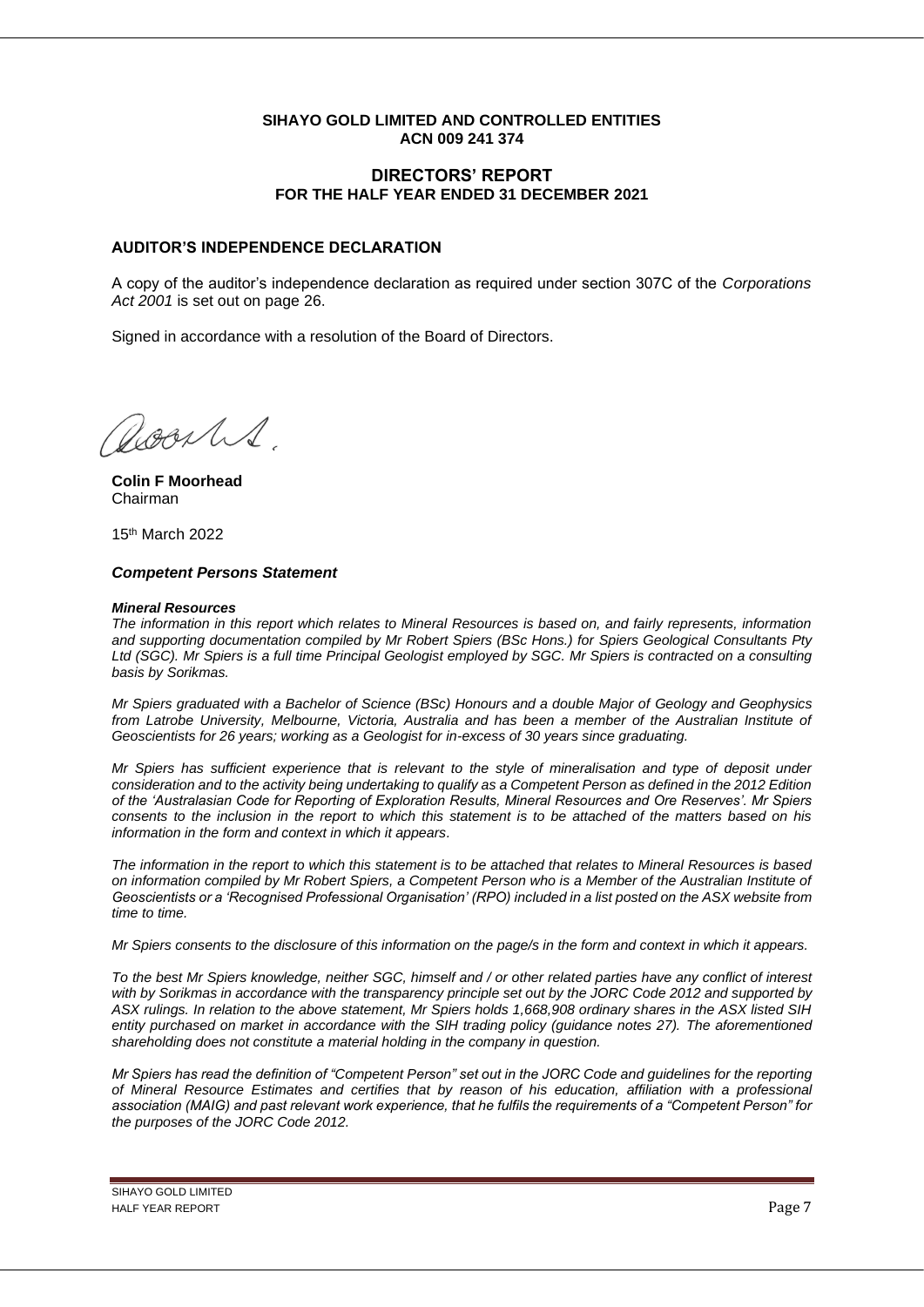## **DIRECTORS' REPORT FOR THE HALF YEAR ENDED 31 DECEMBER 2021**

*As of the date of this document, to the best of Mr Spiers knowledge, information and belief, the Technical Report to which this statement is to be attached (in relation to the Reporting of the Sihayo and Sambung Mineral Resource Estimation 2020) contains all the scientific and technical information that is required to be disclosed to make the Technical Report not misleading with respect to the sections for which Mr Spiers is responsible.*

#### *Ore Reserves*

*The information in this Statement that relates to the Sihayo Starter Project Ore Reserve estimate is based on information compiled and reviewed by Mr Andrew Goulsbra, Mr Brett Stevenson, and Mr Mark Flanagan, Competent Persons as defined in the JORC Code 2012.* 

*Mr Goulsbra is a full-time employee of East Riding Mining Services and is a Member of The Australasian Institute of Mining and Metallurgy. Mr Goulsbra is the Competent Person responsible for the metallurgical modifying factors of the Ore Reserve estimate.* 

*Mr Stevenson is a full-time employee of Knight Piésold Pty Ltd and is a Member of The Australasian Institute of Mining and Metallurgy. Mr Stevenson is the Competent Person responsible for the tailings modifying factors (deposition and storage facility design) of the Ore Reserve estimate.* 

*Mr Flanagan is a full-time employee of AMC Consultants Pty Ltd and is a Chartered Professional Member of The Australasian Institute of Mining and Metallurgy. Except for metallurgical and tailings modifying factors, Mr Flanagan is responsible for the remaining modifying factors informing the Ore Reserve estimate.* 

*Mr Goulsbra, Mr Stevenson, and Mr Flanagan have sufficient experience that is relevant to the Sihayo Starter Project style of mineralisation and or type of deposit under consideration and to the activity being undertaken to qualify as a Competent Person as defined in the 2012 Edition of the 'Australasian Code for Reporting of Exploration Results, Mineral Resources and Ore Reserves'.* 

*The Competent Persons have not undertaken a site visit due to COVID-19 Pandemic travel restrictions. The Competent Persons have reviewed core pictures, virtually toured the core shed, and discussed the expected site operating conditions with Sorikmas's personnel that have been to the Project site.* 

*The information compiled by the Competent Persons was prepared by technical specialists under direction of the suitably qualified personnel that provided physical, technical, and financial inputs to the Sihayo Starter Project 2022 FSU report and Ore Reserve estimate.* 

*The Competent Persons are satisfied that the work of the technical specialists is acceptable for the purposes of Ore Reserve estimation. Each person has provided consent statements for this report in their area of expertise confirming that the modifying factors are suitable for the estimation of an Ore Reserve according to the JORC Code 2012.*

*In undertaking the work related to the Sihayo Starter Project; the Competent Persons have acted as an independent party, have no interest in the outcome of the project, and have no business relationship with Sorikmas or any of the joint venture companies other than undertaking those individual technical consulting assignments as engaged, and being paid according to standard per diem rates with reimbursement for out-of-pocket expenses. Therefore, the Competent Persons believe that there is no conflict of interest in undertaking the assignments which are the subject of this report.*

#### *Note*

*All statements in this report, other than statements of historical facts that address future timings, activities, events and developments that the Company expects, are forward looking statements. Although Sihayo Gold Limited, its subsidiaries, officers and consultants believe the expectations expressed in such forward looking statements are based on reasonable expectations, investors are cautioned that such statements are not guarantees of future performance and actual results or developments may differ materially from those in the forward looking statements. Factors that could cause actual results to differ materially from forward looking statements include, amongst other things commodity prices, continued availability of capital and financing, timing and receipt of environmental and other regulatory approvals, and general economic, market or business conditions.*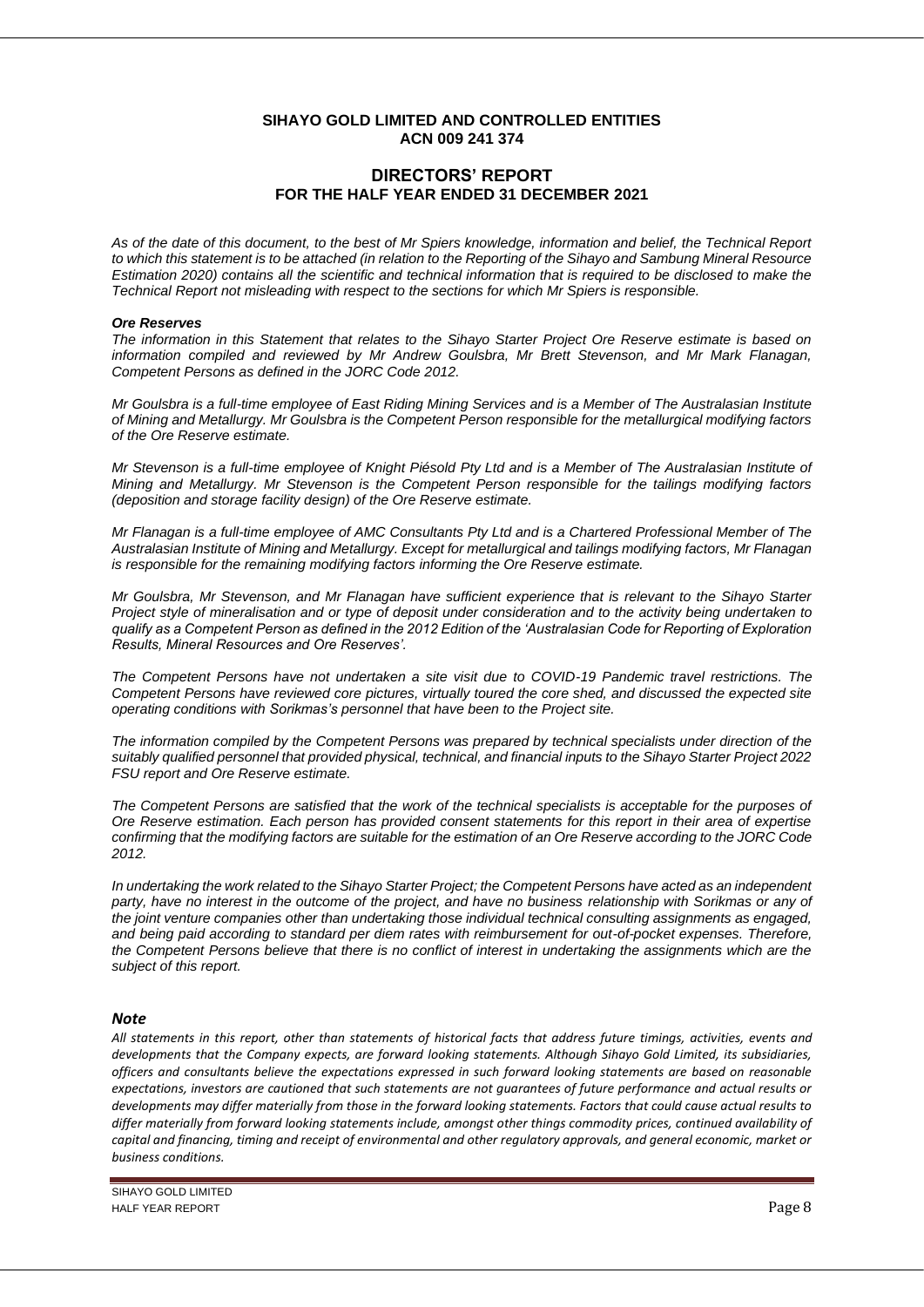## **SIHAYO GOLD LIMITED AND CONTROLLED ENTITIES ACN 009 241 374 CONSOLIDATED STATEMENT OF PROFIT OR LOSS AND OTHER COMPREHENSIVE INCOME FOR THE HALF YEAR ENDED 31 DECEMBER 2021**

|                                                                                                                                         | <b>Notes</b>   | 31.12.2021<br>S | 31.12.2020<br>\$ |
|-----------------------------------------------------------------------------------------------------------------------------------------|----------------|-----------------|------------------|
| External consultancy expenses                                                                                                           |                | (460, 717)      | (474, 239)       |
| Employee expense                                                                                                                        |                | (419, 108)      | (277,006)        |
| Permit and license                                                                                                                      |                | (322, 235)      | (425, 065)       |
| Directors' fees                                                                                                                         |                | (210, 245)      | (219, 967)       |
| Corporate secretarial expenses                                                                                                          |                | (39, 462)       | (50, 245)        |
| Insurance expenses                                                                                                                      |                | (27, 965)       | (20, 779)        |
| <b>Business travel</b>                                                                                                                  |                |                 |                  |
|                                                                                                                                         |                | (22,071)        | (24, 736)        |
| Indirect taxes and penalties                                                                                                            |                | (11, 017)       | (9, 134)         |
| Depreciation                                                                                                                            | 3              | (9,040)         | (7, 159)         |
| Rental expense                                                                                                                          |                | (2,229)         | (4, 443)         |
| Share based payments                                                                                                                    | 8              |                 | (171, 748)       |
| Impairment of exploration and evaluation                                                                                                | 12             |                 |                  |
| expenditure                                                                                                                             |                | (20,500,000)    |                  |
| Other expenses                                                                                                                          |                | (128, 100)      | (80, 162)        |
| Finance costs - net                                                                                                                     |                | (4,964)         | (174, 655)       |
| Foreign exchange loss                                                                                                                   |                | (378, 903)      | (1,853,841)      |
| Loss before income tax                                                                                                                  |                | (22, 536, 056)  | (3,793,179)      |
| Income tax expense                                                                                                                      |                |                 |                  |
| Loss after income tax                                                                                                                   |                | (22, 536, 056)  | (3,793,179)      |
| Other comprehensive income/(loss):<br>Items that may be classified to profit or loss:<br>Exchange differences on translation of foreign |                |                 |                  |
| operations                                                                                                                              | $\overline{7}$ | 1,817,448       | (688,550)        |
| <b>Total comprehensive loss</b>                                                                                                         |                | (20, 718, 608)  | (4,481,729)      |
| Loss after income tax attributable to:                                                                                                  |                |                 |                  |
| Member of Sihayo Gold Limited                                                                                                           |                | (22, 749, 851)  | (3, 147, 865)    |
| Non-controlling interest                                                                                                                |                | 213,795         | (645,314)        |
|                                                                                                                                         |                | (22, 536, 056)  | (3,793,179)      |
| Total comprehensive (loss)/income after income<br>tax attributable to:                                                                  |                |                 |                  |
| Member of Sihayo Gold Limited                                                                                                           |                | (20, 136, 841)  | (6, 185, 914)    |
| Non-controlling interest                                                                                                                |                | (581, 767)      | 1,704,185        |
|                                                                                                                                         |                | (20, 718, 608)  | (4,481,729)      |
| Basic loss per share in cents                                                                                                           | 15             | (0.62)          | (0.12)           |

*\*Diluted earnings per share is not disclosed as this would not reflect an inferior position.*

The accompanying notes form part of these financial statements.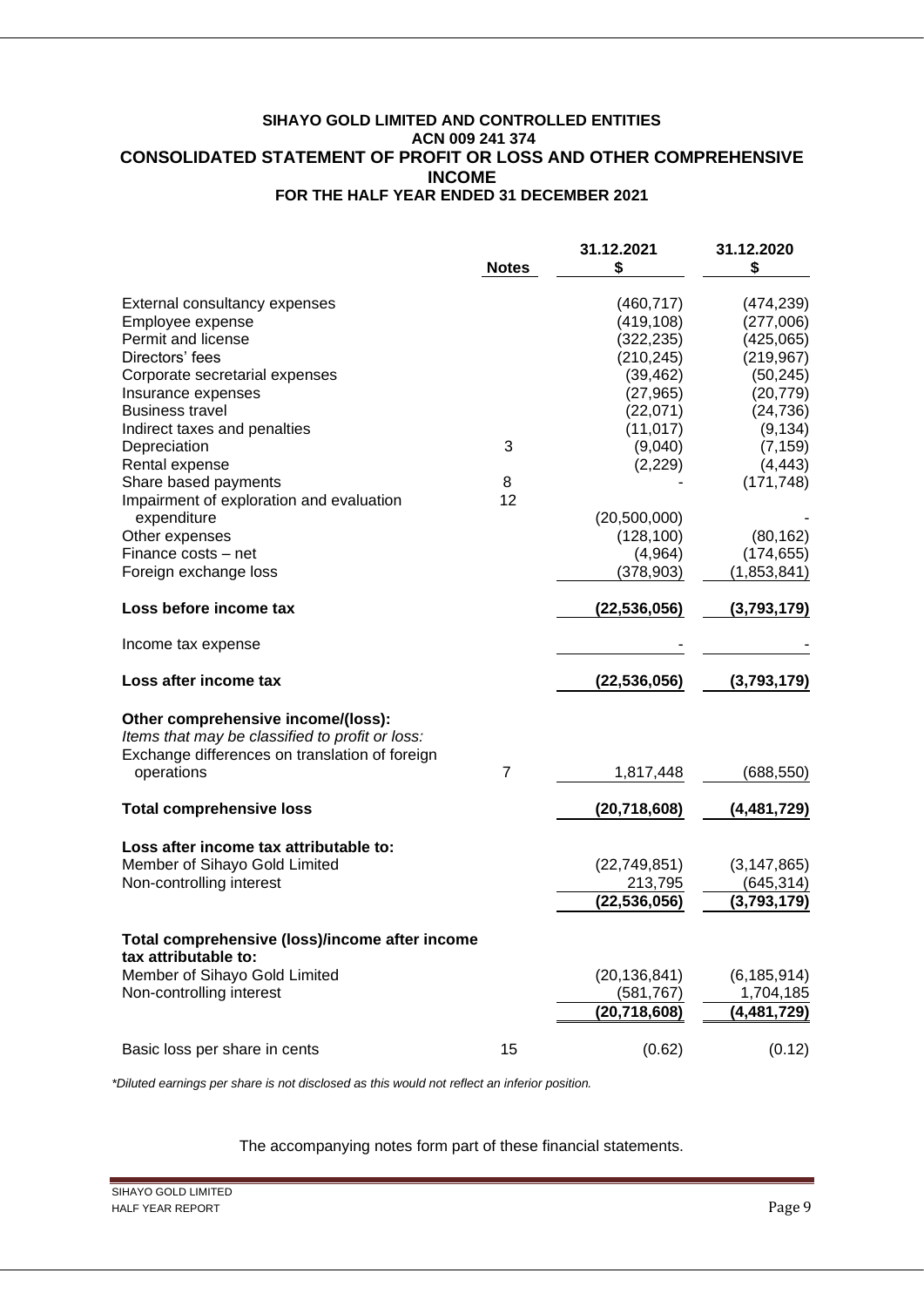## **SIHAYO GOLD LIMITED AND CONTROLLED ENTITIES ACN 009 241 374 CONSOLIDATED STATEMENT OF FINANCIAL POSITION AS AT 31 DECEMBER 2021**

|                                                     | <b>Notes</b>   | 31.12.2021<br>\$   | 30.06.2021<br>\$   |
|-----------------------------------------------------|----------------|--------------------|--------------------|
| <b>ASSETS</b>                                       |                |                    |                    |
| <b>CURRENT ASSETS</b>                               |                |                    |                    |
| Cash and cash equivalents                           | 9              | 593,845            | 8,333,814          |
| Trade and other receivables                         | 10             | 129,641            | 626,364            |
| <b>TOTAL CURRENT ASSETS</b>                         |                | 723,486            | 8,960,178          |
| <b>NON-CURRENT ASSETS</b>                           |                |                    |                    |
| Trade and other receivables                         | 10             | 4,429,448          | 3,672,432          |
| Deposit                                             |                | 386,889            | 369,043            |
| Capitalised exploration and evaluation expenditure  | 12             | 17, 141, 332       | 30,072,957         |
| Property, plant and equipment<br>Right-of-use asset |                | 3,701,304<br>8,638 | 2,655,820<br>9,846 |
|                                                     |                |                    |                    |
| <b>TOTAL NON-CURRENT ASSETS</b>                     |                | 25,667,611         | 36,780,098         |
| <b>TOTAL ASSETS</b>                                 |                | 26,391,097         | 45,740,276         |
| <b>LIABILITIES</b>                                  |                |                    |                    |
| <b>CURRENT LIABILITIES</b>                          |                |                    |                    |
| Trade and other payables                            |                | 1,706,115          | 2,184,562          |
| <b>Borrowings</b>                                   | 13             | 1,653,804          |                    |
| Lease liability - current                           |                | 3,191              | 2,929              |
| Provision for mining rehabilitation                 | 14             | 181,944            |                    |
| <b>Other liabilities</b>                            |                | 57,225             | 57,225             |
| <b>TOTAL CURRENT LIABILITIES</b>                    |                | 3,602,279          | 2,244,716          |
| <b>NON-CURRENT LIABILITIES</b>                      |                |                    |                    |
| Provisions                                          |                | 677,882            | 664,669            |
| Lease liability - non-current                       |                | 6,397              | 7,744              |
| <b>TOTAL NON-CURRENT LIABILITIES</b>                |                | 684,279            | 672,413            |
| <b>TOTAL LIABILITIES</b>                            |                | 4,286,558          | 2,917,129          |
| <b>NET ASSETS</b>                                   |                | 22,104,539         | 42,823,147         |
| <b>EQUITY</b>                                       |                |                    |                    |
| Issued and fully paid-up capital                    | 6              | 149,083,183        | 149,083,183        |
| Reserves                                            | $\overline{7}$ | 16,046,559         | 13,433,549         |
| <b>Accumulated losses</b>                           |                | (120,848,209)      | (98,098,358)       |
| <b>Total parent entity interest</b>                 |                | 44,281,533         | 64,418,374         |
| Non-controlling interest in controlled entities     |                | (22, 176, 994)     | (21, 595, 227)     |
| <b>TOTAL EQUITY</b>                                 |                | 22,104,539         | 42,823,147         |
|                                                     |                |                    |                    |

The accompanying notes form part of these financial statements.

SIHAYO GOLD LIMITED HALF YEAR REPORT PAGE 10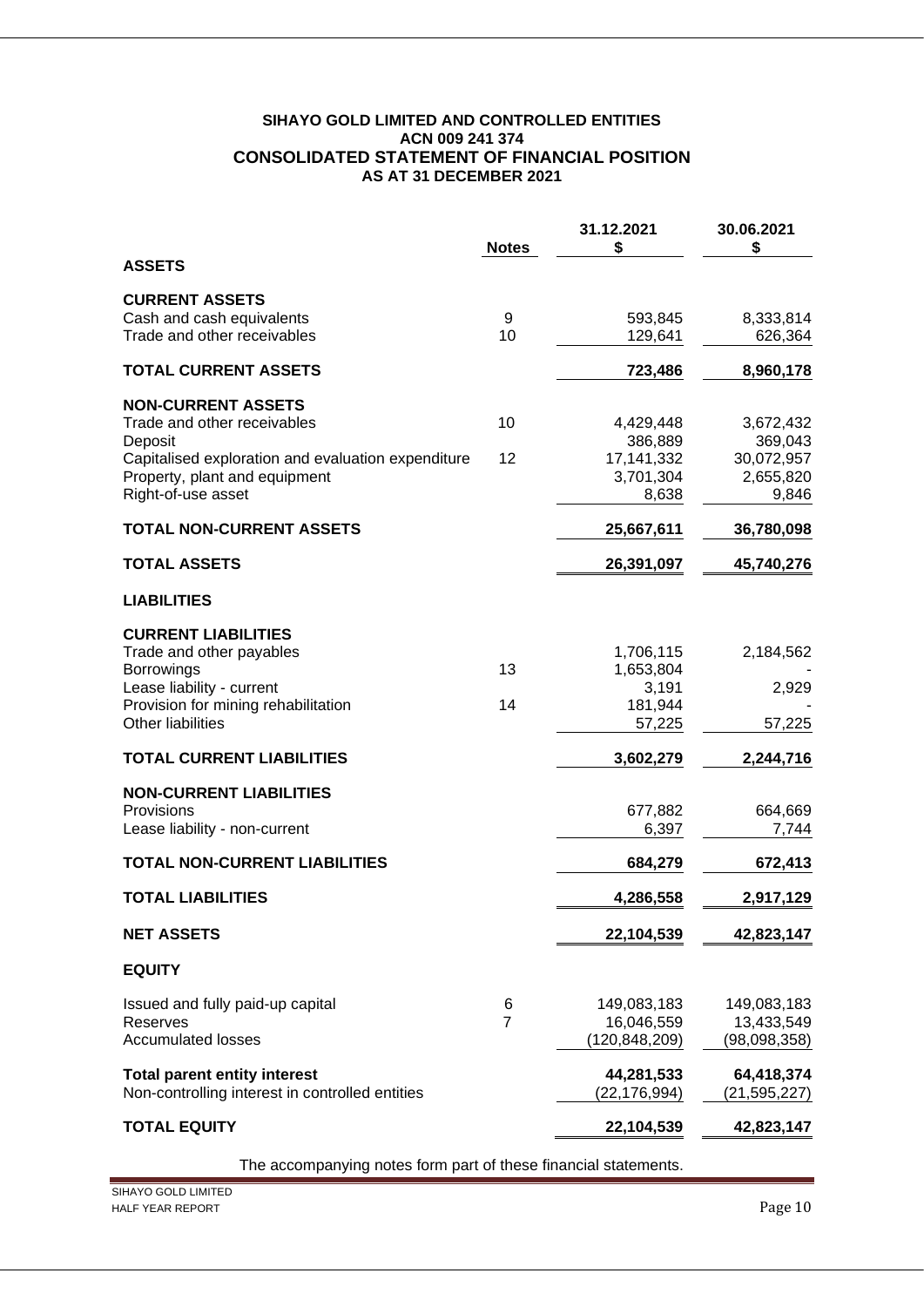## **SIHAYO GOLD LIMITED AND CONTROLLED ENTITIES ACN 009 241 374 CONSOLIDATED STATEMENT OF CHANGES IN EQUITY FOR THE HALF YEAR ENDED 31 DECEMBER 2021**

|                                                                            | <b>Share</b><br>capital<br>\$ | <b>Options</b><br>& equity<br>reserve<br>\$ | <b>FX</b><br>reserve<br>\$ | Accumulated<br>losses<br>\$ | Parent<br>total<br>\$ | Non-<br>controlling<br>interest<br>\$ | <b>Total</b><br>\$ |
|----------------------------------------------------------------------------|-------------------------------|---------------------------------------------|----------------------------|-----------------------------|-----------------------|---------------------------------------|--------------------|
| Balance at<br>1.7.20                                                       | 115,604,238                   | 2,380,395                                   | 14,755,154                 | (95, 534, 614)              | 37,205,173            | (22, 782, 162)                        | 14,423,011         |
| Total loss for the<br>period<br>Movement in<br>foreign currency            |                               |                                             |                            | (3, 147, 865)               | (3, 147, 865)         | (645, 314)                            | (3,793,179)        |
| translation<br>reserve                                                     |                               |                                             | (3,038,049)                |                             | (3,038,049)           | 2,349,499                             | (688, 550)         |
| <b>Total</b><br>comprehensive<br>loss for the<br>period<br>Issue of shares |                               |                                             | (3,038,049)                | (3, 147, 865)               | (6, 185, 914)         | 1,704,185                             | (4,481,729)        |
| (net of capital<br>raising costs)                                          | 33,478,945                    |                                             |                            |                             | 33,478,945            |                                       | 33,478,945         |
| Share based<br>payments                                                    |                               | 171,748                                     |                            |                             | 171,748               |                                       | 171,748            |
| <b>Balance at</b><br>31.12.20                                              | 149,083,183                   | 2,552,143                                   | 11,717,105                 | (98, 682, 479)              | 64,669,952            | (21,077,977)                          | 43,591,975         |
| Balance at<br>1.7.21                                                       | 149,083,183                   | 2,680,298                                   | 10,753,251                 | (98,098,358)                | 64,418,374            | (21, 595, 227)                        | 42,823,147         |
| Total loss for the<br>period<br>Movement in<br>foreign currency            |                               |                                             |                            | (22,749,851)                | (22, 749, 851)        | 213,795                               | (22, 536, 056)     |
| translation<br>reserve<br><b>Total</b><br>comprehensive                    |                               | (25.086)                                    | 2,638,096                  |                             | 2,613,010             | (795, 562)                            | 1,817,448          |
| loss for the<br>period                                                     |                               | (25,086)                                    | 2,638,096                  | (22, 749, 851)              | (20, 136, 841)        | (581, 767)                            | (20, 718, 608)     |
| <b>Balance</b> at<br>31.12.21                                              | 149,083,183                   | 2,655,212                                   | 13,391,347                 | (120,848,209)               | 44,281,533            | (22,176,994)                          | 22,104,539         |

The accompanying notes form part of these financial statements.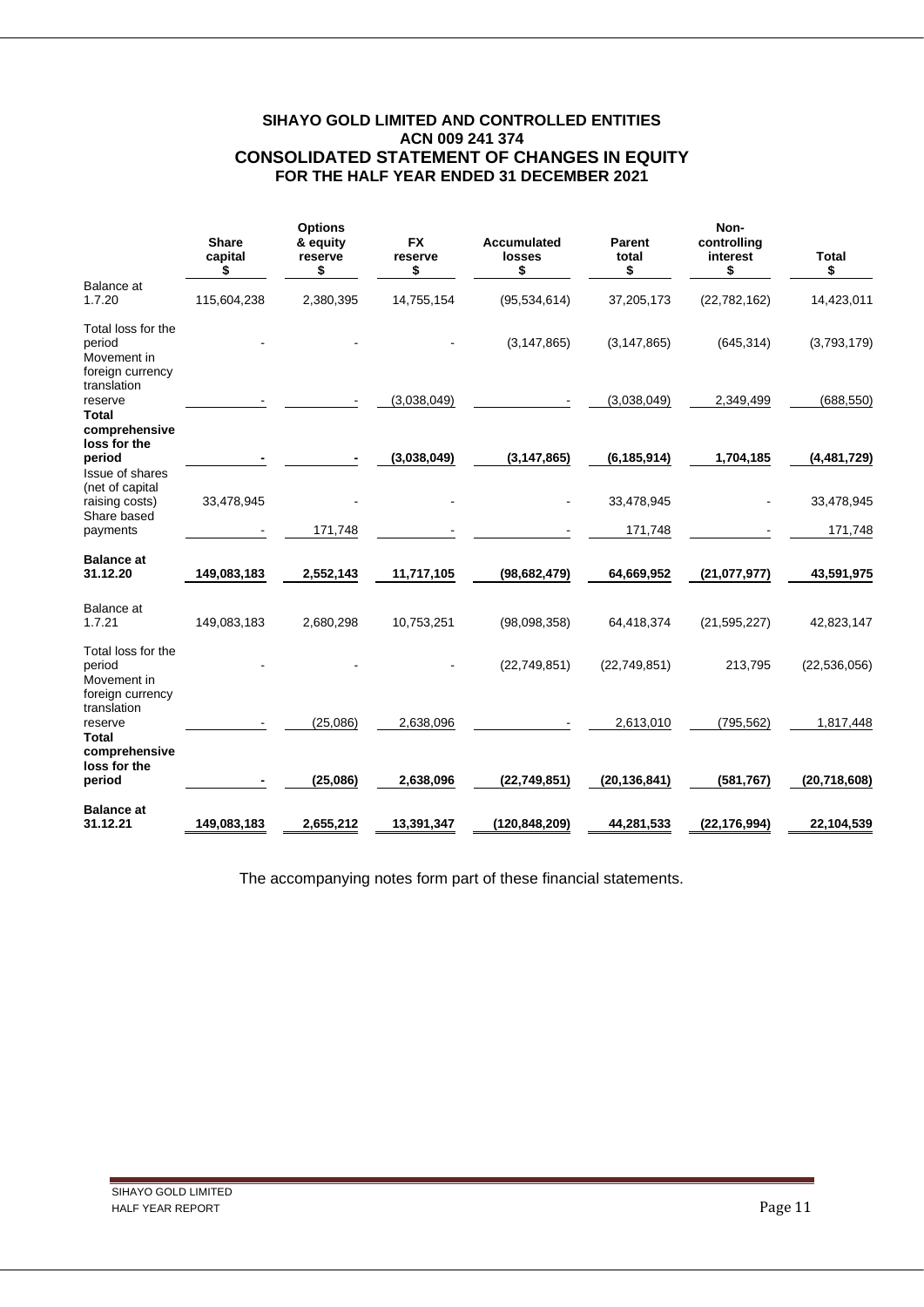## **SIHAYO GOLD LIMITED AND CONTROLLED ENTITIES ACN 009 241 374 CONSOLIDATED STATEMENT OF CASH FLOWS FOR THE HALF YEAR ENDED 31 DECEMBER 2021**

|                                                                                                                   | <b>Notes</b> | 31.12.2021<br>S | 31.12.2020<br>\$ |
|-------------------------------------------------------------------------------------------------------------------|--------------|-----------------|------------------|
| Cash flows from operating activities                                                                              |              |                 |                  |
| Payment to suppliers and employees                                                                                |              | (2, 285, 127)   | (3,236,055)      |
| Net cash used in operating activities                                                                             |              | (2, 285, 127)   | (3, 236, 055)    |
| Cash flows from investing activities<br>Payment for addition of mineral exploration<br>and evaluation expenditure |              | (6,445,232)     | (4,317,707)      |
| Payment for addition of property, plant and                                                                       |              |                 |                  |
| equipment                                                                                                         |              | (661, 890)      | (447, 885)       |
| Proceeds from sale on property, plant and<br>equipment                                                            |              | 13,833          |                  |
| Net cash used in investing activities                                                                             |              | (7,093,289)     | (4,765,592)      |
| Cash flows from financing activities                                                                              |              |                 |                  |
| Proceeds from share issuance                                                                                      |              |                 | 24,543,526       |
| Share issuance cost                                                                                               |              |                 | (1,325,843)      |
| Proceeds from convertible loan notes<br>Proceeds from borrowings                                                  | 13           | 1,653,804       | 2,090,592        |
| Payment of lease liabilities                                                                                      |              | (1, 965)        | (2,751)          |
| Net cash provided by financing activities                                                                         |              | 1,651,839       | 25,305,524       |
| Net (decrease)/increase in cash and cash                                                                          |              |                 |                  |
| equivalents                                                                                                       |              | (7,726,577)     | 17,303,877       |
| Cash and cash equivalents at the beginning                                                                        |              |                 |                  |
| of the reporting period<br>Effects of exchange rate changes on cash                                               | 9            | 8,333,814       | 173,703          |
| and cash equivalents                                                                                              |              | (13, 392)       | 40,689           |
| Cash and cash equivalents at the end of                                                                           |              |                 |                  |
| the reporting period                                                                                              | 9            | 593,845         | 17,518,269       |

The accompanying notes form part of these financial statements.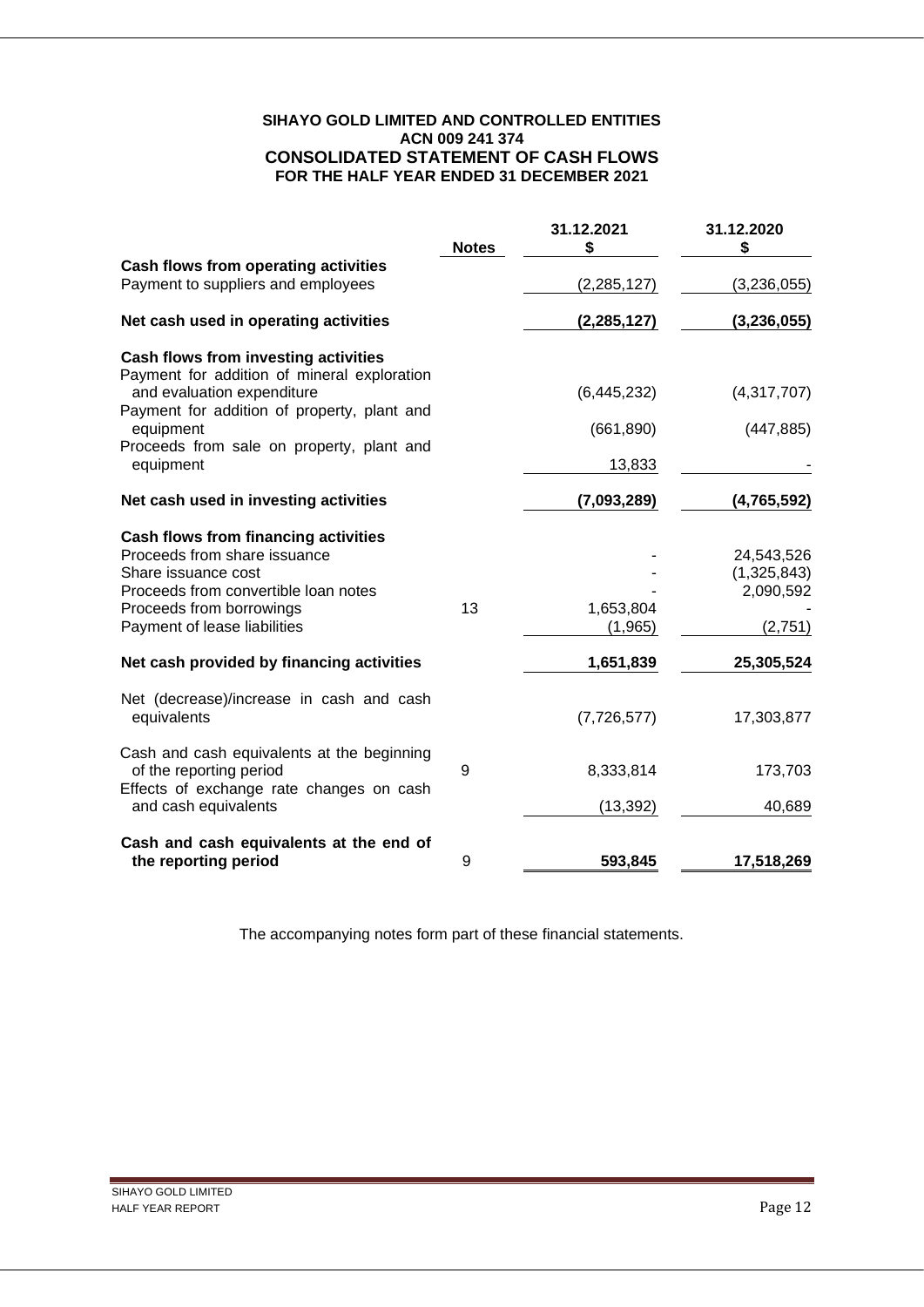### **1. CORPORATE INFORMATION**

Sihayo Gold Limited ("the Company") is a company limited by shares incorporated in Australia whose shares are publicly traded on the Australian Securities Exchange. The consolidated half year financial statements of the consolidated entity as at and for the six months ended 31 December 2021 comprises the Company and its subsidiaries, together referred to as the "Group".

The consolidated annual financial statements of the Group as at and for the year ended 30 June 2021 is available upon request from the Company's registered office at Suite 1, 245 Bay Street, Brighton VIC 3186 or at [www.sihayogold.com.](http://www.sihayogold.com/)

## **2. BASIS OF PREPARATION AND ACCOUNTING POLICIES**

## **(a) Basis of preparation**

These general purpose of interim financial statements for the half-year reporting period ended 31 December 2021 have been prepared in accordance with requirements of the Corporations Act 2001 and Australian Accounting Standard AASB 134: Interim Financial Reporting. Sihayo Group is a for-profit entity for financial reporting purposes under Australian Accounting Standards.

This interim financial report is intended to provide users with an update on the latest annual financial statements of the Company and its controlled entities (referred to as the "Consolidated Group" or "Group"). As such, it does not contain information that represents relatively insignificant changes occurring during the half-year within the Group. It is therefore recommended that this financial report be read in conjunction with the annual financial statements of the Group for the year ended 30 June 2021, together with any public announcements made during the following half-year.

These interim financial statements were authorised for issue on 15<sup>th</sup> March 2022.

## **(b) Accounting policies**

The same accounting policies and methods of computation have been followed in this interim financial report as were applied in the most recent annual financial statements, except for those as described in Note 1(e) below.

## **(c) Principles of consolidation**

The consolidated financial statements incorporate all of the assets, liabilities and results of the parent (Sihayo Gold Limited) and all of the subsidiaries (including any structured entities). Subsidiaries are entities the parent controls. The parent controls an entity when it is exposed to, or has rights to, variable returns from its involvement with the entity and has the ability to affect those returns through its power over the entity.

The assets, liabilities and results of all subsidiaries are fully consolidated into the financial statements of the Group from the date on which control is obtained by the Group. The consolidation of a subsidiary is discontinued from the date that control ceases. Intercompany transactions, balances and unrealised gains or losses on transactions between Group entities are fully eliminated on consolidation. Accounting policies of subsidiaries have been changed and adjustments made where necessary to ensure uniformity of the accounting policies adopted by the Group.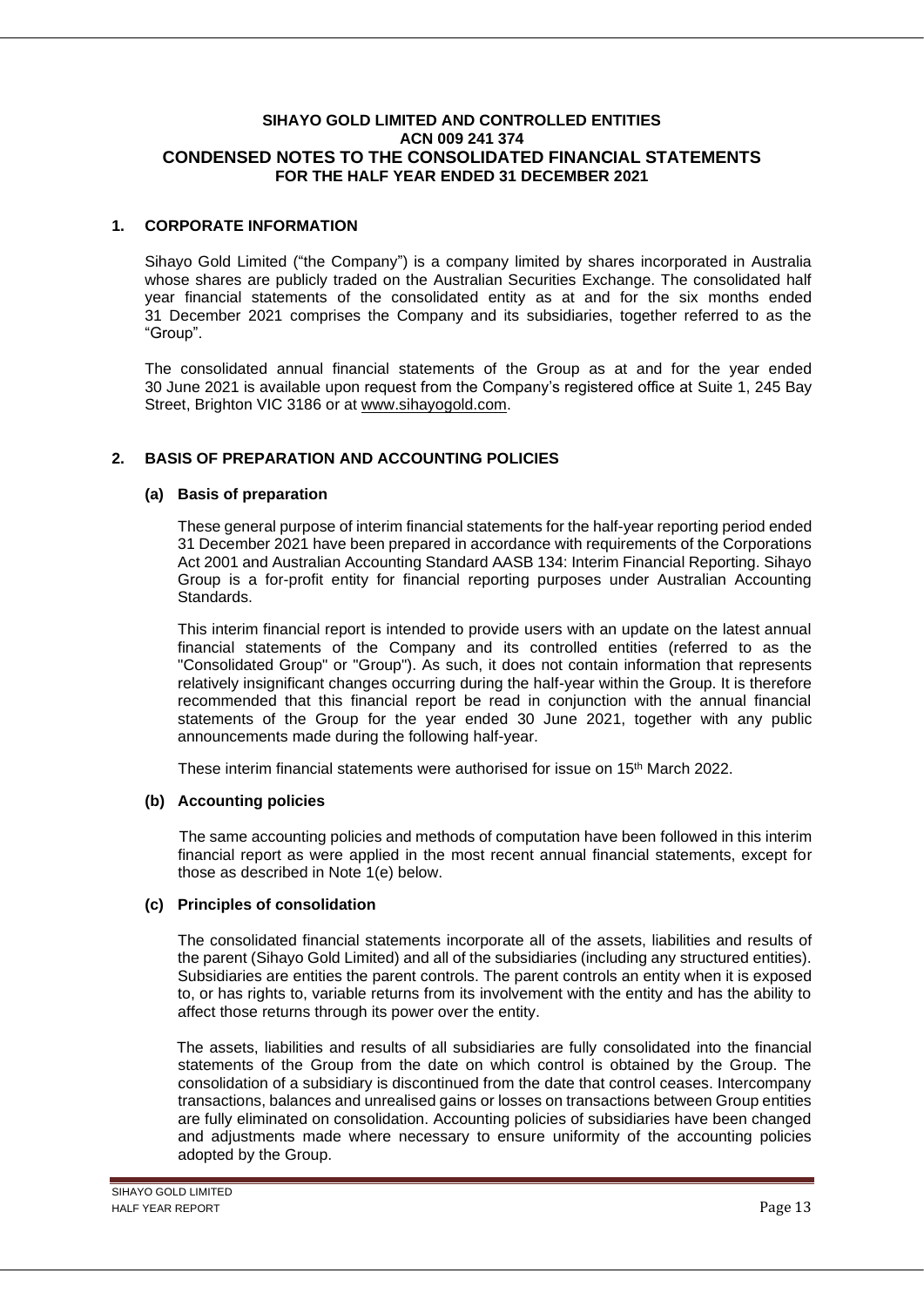## **2. BASIS OF PREPARATION AND ACCOUNTING POLICIES (CONTINUED)**

#### **(c) Principles of consolidation (continued)**

Equity interests in a subsidiary not attributable, directly or indirectly, to the Group are presented as "non-controlling interests". The Group initially recognises non-controlling interests that are present ownership interests in subsidiaries and are entitled to a proportionate share of the subsidiary's net assets on liquidation at either fair value or at the non-controlling interests' proportionate share of the subsidiary's net assets. Subsequent to initial recognition, non-controlling interests are attributed their share of profit or loss and each component of other comprehensive income. Non-controlling interests are shown separately within the equity section of the statement of financial position and statement of comprehensive income.

#### **(d) Going concern**

The consolidated financial statements have also been prepared on the going concern basis.

However, the ability of the Group to actively explore and continue as a going concern, and to meet their debts and commitments as they fall due, is dependent upon funding by way of additional shareholder loans and equity capital raising.

The Directors are confident that major shareholders will provide continued support in absence of any further capital raising and, accordingly, have prepared the financial statements on a going concern basis.

At this time, the directors are of the opinion that no asset is likely to be realised for an amount less that the amount at which it is recorded in the financial report at 31 December 2021. Accordingly, no adjustments have been made to the financial report relating to the recoverability and classification of the asset carrying amount or the amount and classification of liabilities that might be necessary, should the Company not continue as a going concern.

In the event that the Group is unable to obtain loans from shareholders or raise capital, and/or commencing profitable operations, the Group may not be able to meet its liabilities as and when they fall due, and the realisable value of the Group's current and non-current assets may be significantly less than book values.

## **(e) New and amended standards adopted by the Group**

The Group has considered the implications of new and amended Accounting Standards but determined that their application to the financial statements is either not relevant or not material.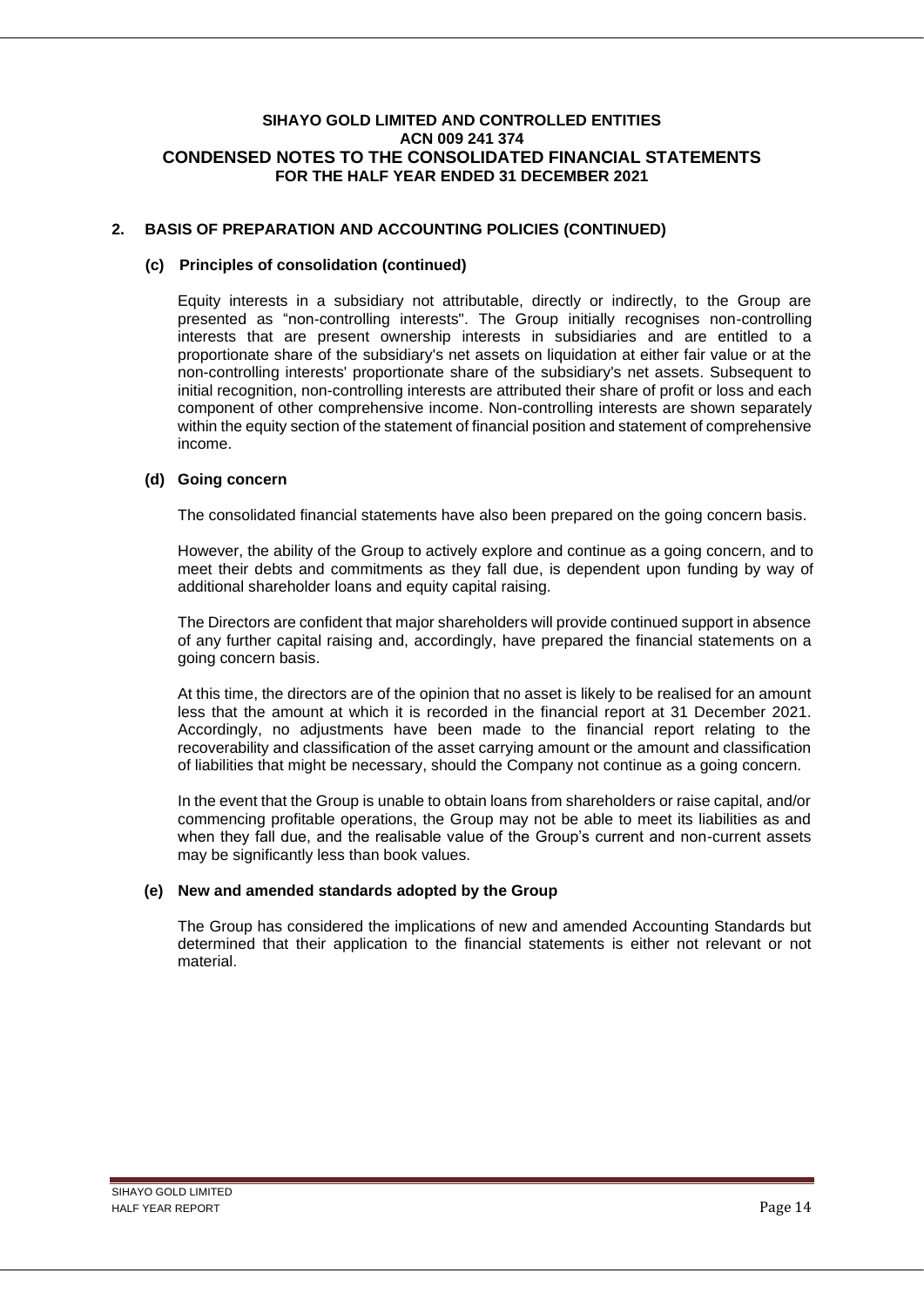## **2. BASIS OF PREPARATION AND ACCOUNTING POLICIES (CONTINUED)**

## **(f) Exploration and evaluation expenditure**

Exploration, evaluation, and development expenditure incurred is accumulated in respect of each identifiable area of interest. These costs are only carried forward to the extent that they are expected to be recouped through the successful development of the area or where activities in the areas have not yet reached a stage that permits reasonable assessment of the existence of economically recoverable reserves.

Accumulated costs in relation to an abandoned area are written off in full against profit in the year in which the decision to abandon the area is made.

When production commences, the accumulated costs for the relevant area of interest are amortised over the life of the area according to the rate of depletion of the economically recoverable reserves.

A regular review is undertaken of each area of interest to determine the appropriateness of continuing to carry forward costs in relation to that area of interest.

## **3. OPERATING LOSS**

|                                                                                         | 31.12.2021 | 31.12.2020 |
|-----------------------------------------------------------------------------------------|------------|------------|
| Operating loss from ordinary activities before<br>income tax has been determined after: |            |            |
| Charging as expense:<br>(a)<br>Depreciation                                             | 9.040      | .159       |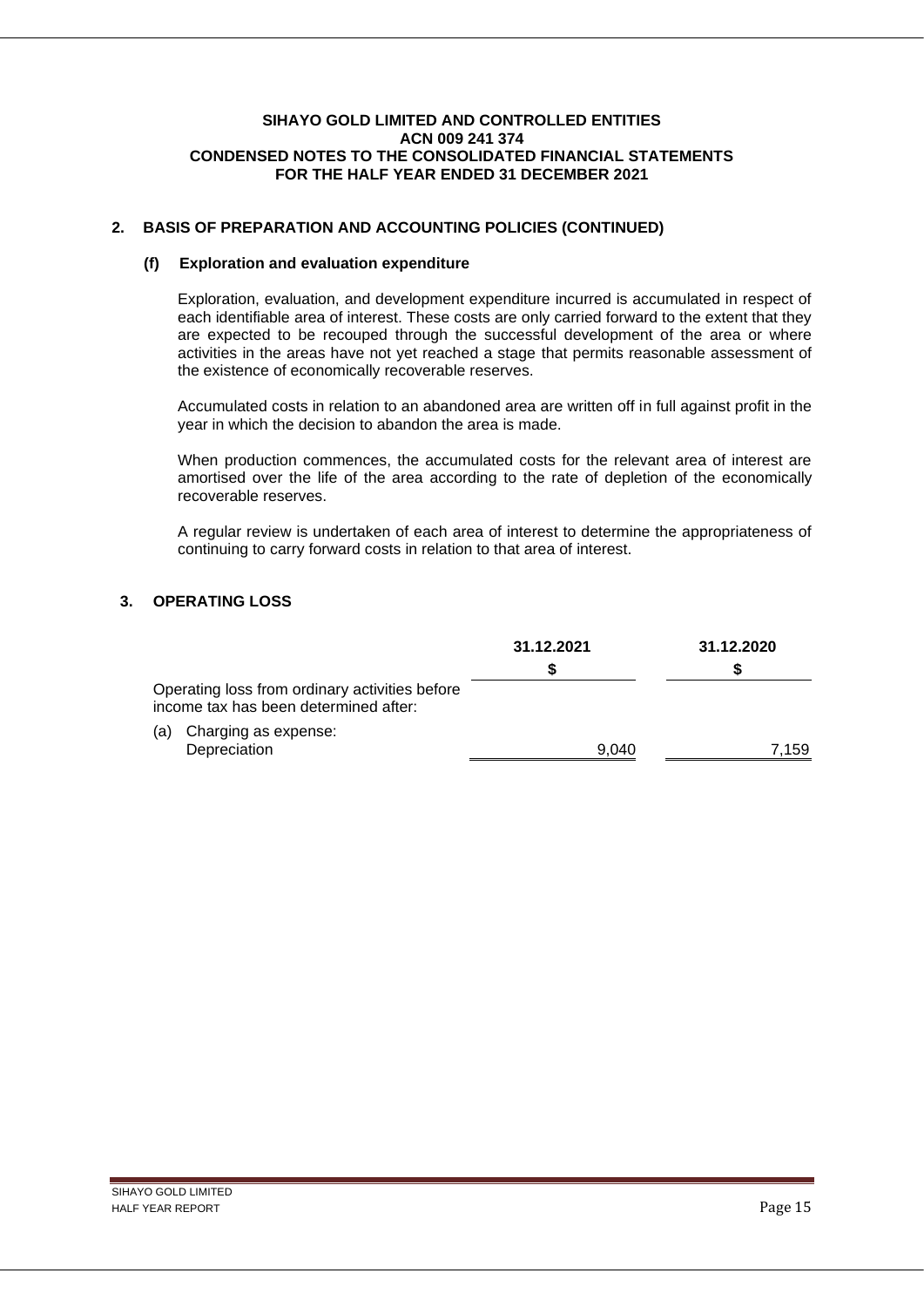## **4. SEGMENT INFORMATION**

Operating segments are identified and segment information disclosed on the basis of internal reports that are regularly provided to, or reviewed by, the Group's chief operating decision maker which, for the Group, is the Board of Directors. In this regard, such information is provided using similar measures to those used in preparing the statement of profit or loss and other comprehensive income and statement of financial position. The Group operates only in the exploration industry, both in Australia and overseas.

#### **Primary reporting – geographical segments**

The geographical segments of the Group are as follows:

## **Segment result by geographical region**

|                              | 31.12.2021     | 31.12.2020  |
|------------------------------|----------------|-------------|
|                              |                |             |
| South East Asia              | (21, 804, 968) | (2,581,254) |
| Australia                    | (730, 812)     | (1,211,925) |
| India                        | (276)          |             |
| Total loss before income tax | (22, 536, 056) | (3,793,179) |

#### **Assets by geographical region**

The location of segment assets by geographical location of the assets is disclosed below:

|                     | 31.12.2021 | 30.06.2021 |
|---------------------|------------|------------|
| South East Asia     | 25,990,192 | 37,956,947 |
| Australia           | 380,033    | 7,762,457  |
| Africa              | 20,870     | 20,870     |
| India               |            |            |
| <b>Total assets</b> | 26,391,097 | 45,740,276 |

#### **Liabilities by geographical region**

The location of segment liabilities by geographical location of the liabilities is disclosed below:

|                          | 31.12.2021    | 30.06.2021  |
|--------------------------|---------------|-------------|
| South East Asia          | (1,618,358)   | (1,974,234) |
| Australia                | (2,668,200)   | (942, 895)  |
| <b>Total liabilities</b> | (4, 286, 558) | (2,917,129) |
| <b>Net assets</b>        | 22,104,539    | 42,823,147  |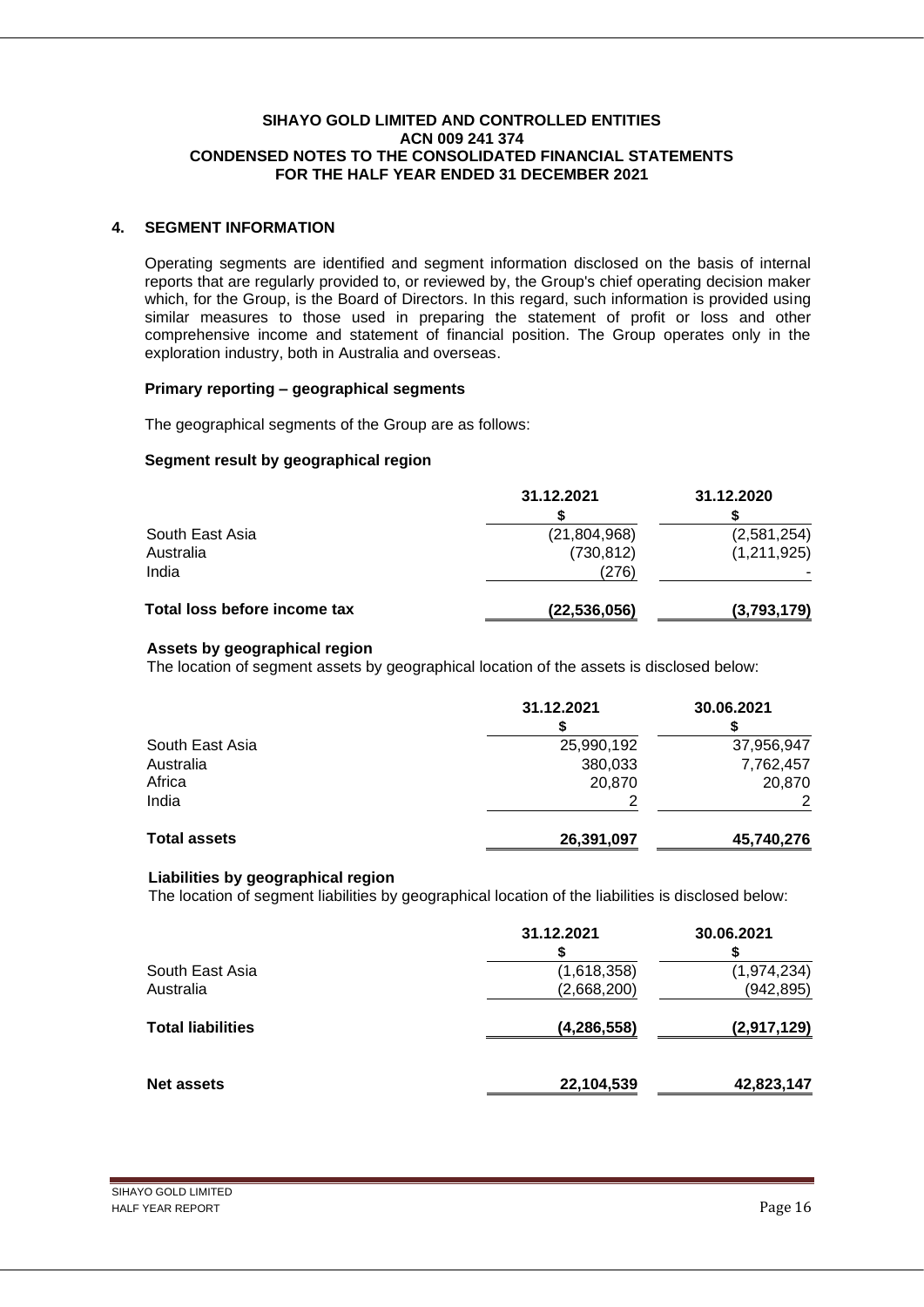## **5. COMMITMENTS**

- a. Based on decision letter No. 191/37.06/DJB/2020 dated 5 February 2020, the Minister of Energy and Mineral Resources has stipulated Sorikmas mine reclamation guarantee for year 2020-2024 amounting to IDR 39,948,496,132. Until 31 December 2021, Sorikmas placed a restricted deposit for reclamation guarantee amounting of IDR 3,994,849,613 with interest rate 3.5% per annum and the remaining is still in the Sorikmas's commitment.
- b. Based on the letter No. 4272/Menlhk-PDASHL/KTA/DAS.1/7/2020, the Ministry of Environment and Forestry has stipulated the location of planting in the context of rehabilitating watershed areas that have to be conducted by Sorikmas. The area that have to be planted and maintained is 533 hectares.

## **6. ISSUED AND FULLY PAID-UP CAPITAL**

#### **Ordinary shares**

|                                  | 31.12.2021  | 30.06.2021  |
|----------------------------------|-------------|-------------|
| Issued and fully paid-up capital | 149,083,183 | 149.083.183 |

There is no movements in ordinary share capital of the Company during the past six months.

#### **Options over ordinary shares**

As at 31 December 2021 and 30 June 2021, the Company had 145,500,000 unlisted share options.

## **7. RESERVES**

|     |                                                                 | <b>Note</b> | 31.12.2021 | 30.06.2021 |
|-----|-----------------------------------------------------------------|-------------|------------|------------|
|     | Option reserve                                                  | (i)         | 2,551,873  | 2,551,873  |
|     | Foreign currency translation reserve                            | (ii)        | 13,391,347 | 10,753,251 |
|     | Other reserve                                                   | (iii)       | 103,339    | 128,425    |
|     |                                                                 |             | 16,046,559 | 13,433,549 |
|     |                                                                 |             | 31.12.2021 | 30.06.2021 |
| (i) | <b>Option reserve</b><br>Balance at the beginning of the period |             | 2,551,873  | 2,380,395  |
|     | Movement for the period (Note 8)                                |             |            | 171,478    |
|     | Balance at the end of the period                                |             | 2,551,873  | 2,551,873  |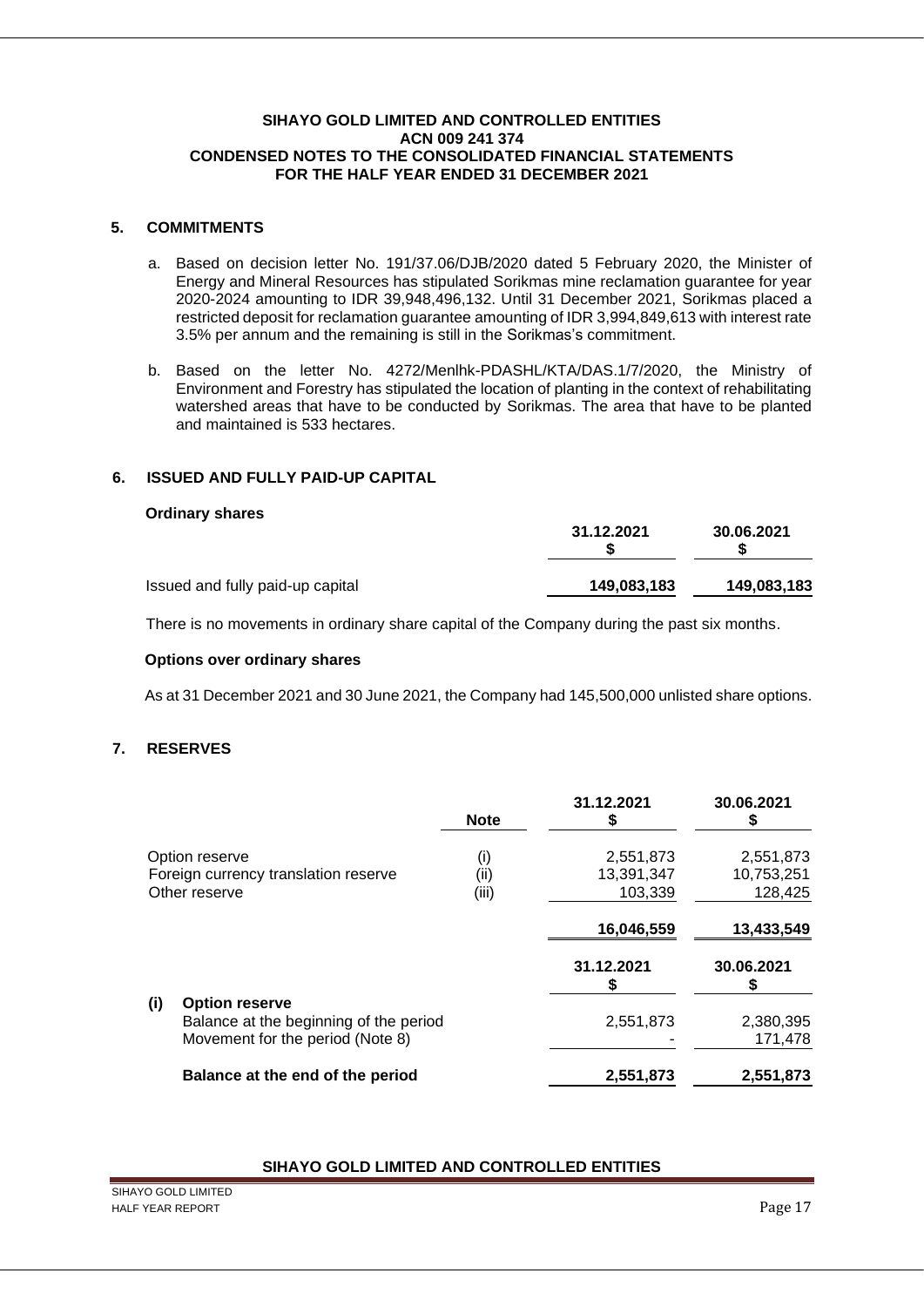## **7. RESERVES (CONTINUED)**

|      |                                                                                               | 31.12.2021              | 30.06.2021                |
|------|-----------------------------------------------------------------------------------------------|-------------------------|---------------------------|
| (ii) | Foreign currency reserve<br>Balance at the beginning of the period<br>Movement for the period | 10,753,251<br>2,638,096 | 14,755,154<br>(4,001,903) |
|      | Balance at the end of the period                                                              | 13,391,347              | 10,753,251                |

#### **(iii) Other reserve**

Other reserve related to movement in actuarial loss on defined pension benefit scheme in Indonesia.

## **8. SHARED BASED PAYMENTS**

The shares based payments expense was nil (31 December 2020: \$171,748). The following table lists that inputs to the model used for 31 December 2020:

| No. of options           | 24,500,000 | 17,000,000 | 34,000,000 | 70,000,000 |
|--------------------------|------------|------------|------------|------------|
| Grand date               | 30/11/2020 | 30/11/2020 | 30/11/2020 | 30/11/2020 |
| Share price              | \$0.0190   | \$0.0190   | \$0.0190   | \$0.0190   |
| Exercise price           | \$0.02907  | \$0.02907  | \$0.03624  | \$0.03624  |
| Interest rate            | 8.50%      | 8.50%      | 29.54%     | 29.54%     |
| Expiry date              | 09/12/2022 | 09/12/2022 | 09/12/2026 | 09/12/2026 |
| Volatility               | $90\%$     | 90%        | 90%        | 90%        |
| Fair value at grant date | \$0.0070   | \$0.0070   | \$0.0122   | \$0.0122   |
| Vesting condition        | (1)        | (2)        | (3)        | (4)        |

- (1) The Company raises US\$7,000,000 in equity from parties other than current significant shareholders and/or PT Merdeka Copper Gold Tbk and affiliaties; and achieves financial closing in relation to the Sihayo Gold Project whereby bank loans fund a minimum of 50% of the project construction's capital expenditure. Vesting condition met at 30 June 2021.
- (2) The Company successfully raises an additional US\$30,000,000 in equity from parties other than current significant shareholders, and/or PT Merdeka Copper Gold Tbk and affiliaties for the Sihayo Gold Project before project construction commences.
- (3) The Company makes full repayment of all outstanding debt from free-cashflow.
- (4) The first to occur of:
	- i. If as a result of new exploration discoveries, the existing project near mine measured and indicated reserves increase such that the overall project NRV (discounted at 8% above treasuries) increases by at least US\$100 million, then:
		- a. 20% will vest upon the publication of an ASX announcement to that effect; and
		- b. An additional 20% will vest for every additional US\$100 million NPV (discounted at 8% above treasuries) increase beyond the initial US\$100 million increase, as a result of new exploration discoveries, until 100% have vested; or
	- ii. If a discovery is made and the Board formally approves the development of a project, separate to the existing Sihayo Gold Project, with an NPV of at least US\$300 million (discounted at 8% above treasuries) based on measured and indicated reserves, then:
		- a. 20% will vest upon the publication of an ASX announcement to that effect; and
		- b. An additional 20% will vest for every additional US\$100 million NPV (discounted at 8% above treasuries) calculated for the new project approval above the initial threshold project value of US\$300 million, until 100% have vested.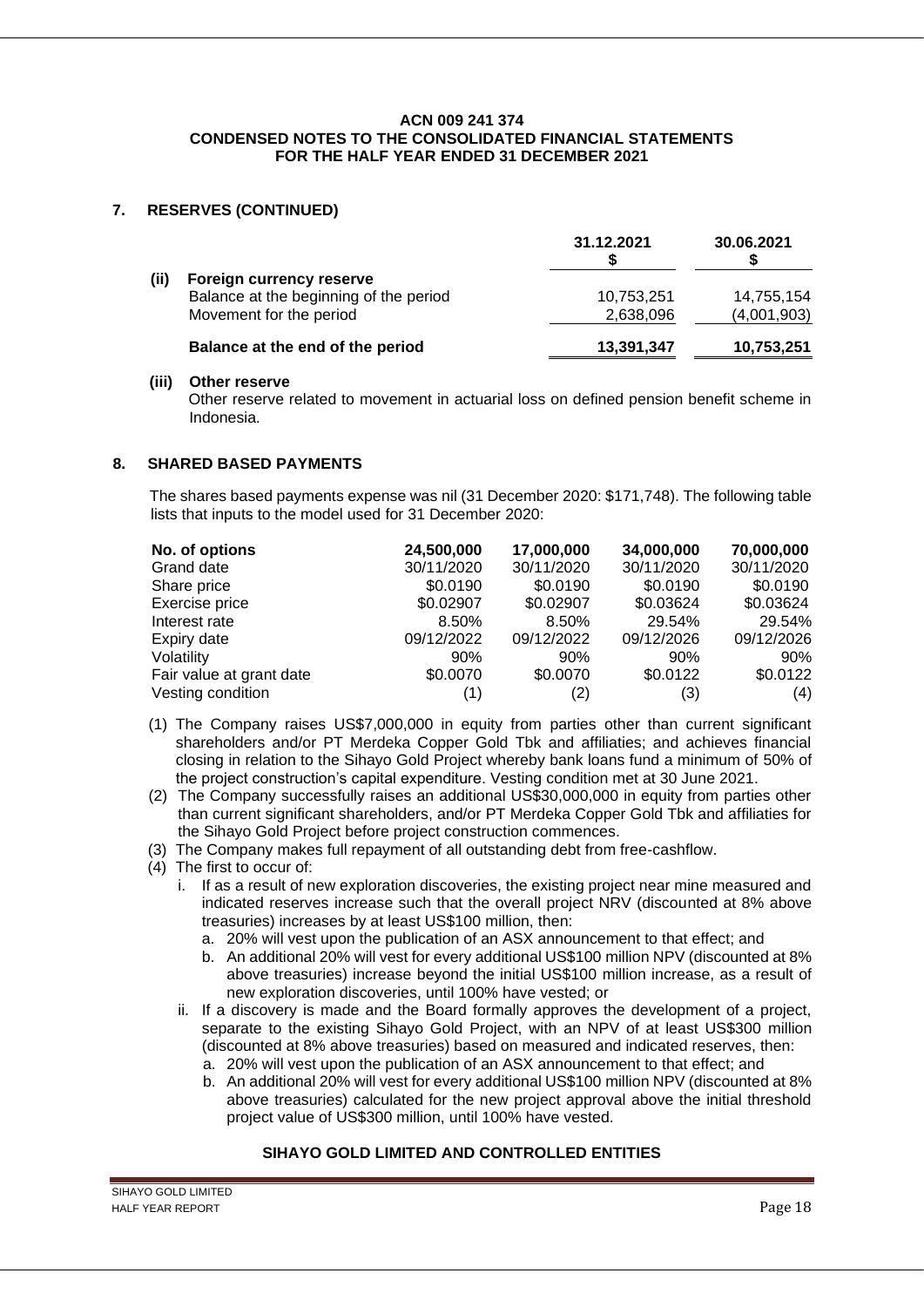## **9. RECONCILIATION OF CASH**

|                           | 31.12.2021      | 30.06.2021   |
|---------------------------|-----------------|--------------|
| Cash and cash equivalents | $593.845^{(i)}$ | 8,333,814(i) |

 $(i)$  It includes of \$27,407 (30 June 2021: \$27,652) held in trust.

## **10. TRADE AND OTHER RECEIVABLES**

|                  | 31.12.2021 | 30.06.2021 |
|------------------|------------|------------|
| Current:         |            |            |
| Prepayments      | 103,297    | 626,364    |
| Other receivable | 26,344     |            |
|                  | 129,641    | 626,364    |
| Non-current:     |            |            |
| VAT receivables  | 4,429,448  | 3,672,432  |

VAT receivables will be recoverable from the Indonesian Government once production commences. As at the reporting date, none of the other debtors were past.

## **11. RELATED PARTIES**

#### **Directors and directors-related entities**

Disclosures relating to directors and specified executives is set out in the director's report.

#### **Wholly-owned Group**

The wholly-owned group consists of Sihayo Gold Limited and its wholly-owned subsidiaries Inland Goldmines Pty Limited, Excelsior Resources Pty Limited, Oropa Technologies Pty Limited, Oropa Indian Resources Pty Limited and Oropa Exploration Pty Limited.

Sihayo Gold Limited owns 100% of the shares in Aberfoyle Pungkut Investments Pte Ltd ("API"). API holds a 75% interest in PT Sorikmas Mining, with the Indonesian Government mining company, PT Aneka Tambang Tbk. holding the remaining 25%.

Transactions between the Company and related parties in the Group during the period ended 31 December 2021 consist of loans on an interest free basis with no fixed term and no specific repayment arrangement. The Company made a additional provision for doubtful debts of \$11,550,926 in its accounts for the period ended 31 December 2021 in relation to the loans made to its subsidiaries. No other amounts were included in the determination of operating loss before tax of the parent entity that resulted from transactions with related parties in the Group.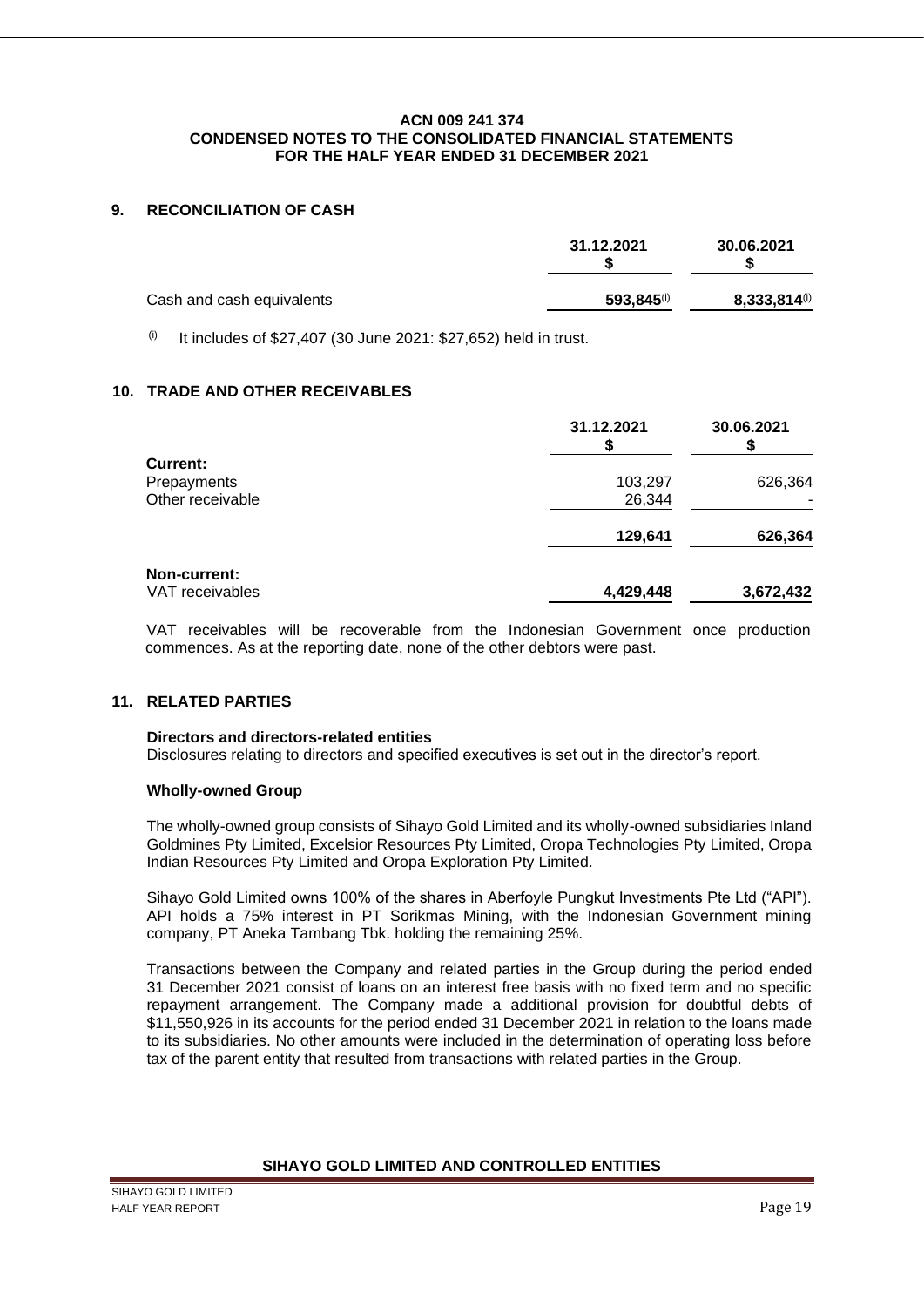### **11. RELATED PARTIES**

Aggregate amounts receivable from related parties in the wholly owned group at balance date were as follows:

|                                                         | 31.12.2021                     | 30.06.2021                     |
|---------------------------------------------------------|--------------------------------|--------------------------------|
| Non-current receivables<br>Provision for doubtful debts | 136,445,308<br>(136, 445, 308) | 124,894,382<br>(124, 894, 382) |
|                                                         |                                |                                |

## **Other related parties**

The Company's working capital loans are provided by its shareholders and are therefore classified as related party transactions. The details are set out in Note 13.

The Group has related party transaction with PT Merdeka Copper Gold, Tbk ("Merdeka") related to data processing services provided by Merdeka to the Group. As of 31 December 2021, the Group has outstanding of \$31,143 in trade and other payable account for related party transaction with Merdeka.

## **12. CAPITALISED EXPLORATION AND EVALUATION EXPENDITURE**

|                                               | 31.12.2021     | 30.06.2021  |
|-----------------------------------------------|----------------|-------------|
| Opening balance                               | 30,072,957     | 24,510,923  |
| Additions during the period                   | 6,463,597      | 7,650,464   |
| Provision impairment during the period        | (20, 500, 000) |             |
| Change arising from foreign currency movement | 1,104,778      | (2,088,430) |
| <b>Closing balance</b>                        | 17,141,332     | 30,072,957  |

Management believes that the carrying amount of the Group's capitalized exploration and evaluation expenditure is adequate and recoverable.

Management notes the provision for impairment during the period of \$20,500,000. This provision was made to align the carrying value of the Company's assets with the current market value of the Company, as determined by its share price, and does not reflect Management's view of the intrinsic value of the Company's exploration and evaluation assets.

The estimated impairment will be reviewed and revised in future periods in alignment with movements in the gold price and any changes in the projected cost profile of the Sihayo Pungkut Gold project.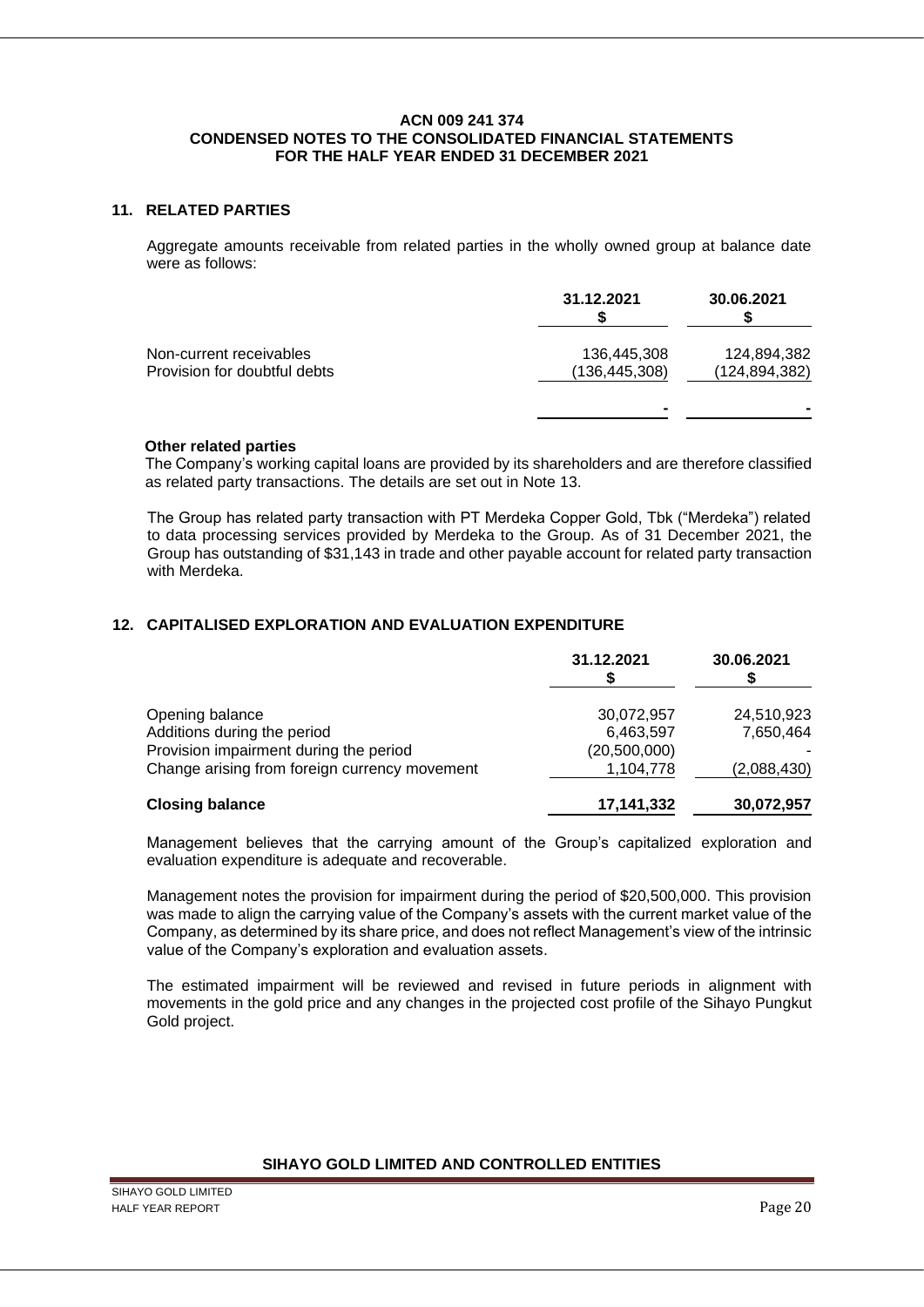### **13. BORROWINGS**

|                             | 31.12.2021 | 30.06.2021 |
|-----------------------------|------------|------------|
| Working capital loans:      |            |            |
| Provident Minerals Pte Ltd. | 1,653,804  |            |

Working capital loan is classified as unsecured and rank pari passu with existing unsecured obligations with interest rate of 10% per annum. The lender is not entitled to demand repayment of outstanding loan in any circumstances before the final maturity date or any other date mutually agreed between the parties, except in an event of default occurred. The maturity date will be due on 1 December 2022.

## **14. PROVISION FOR MINING REHABILITATION**

The provision for mining rehabilitation represents reclamation provision set up by Sorikmas to comply with the Indonesia Government Regulation No. 78 of 2010 regarding Reclamation and Post-Mining that deals with reclamations and post-mining activities which among other requirements, must (1) prepare a five-year reclamation plan; (2) prepare a post-mining plan; 3) provide a reclamation guarantee which may be in the form of a joint account or time deposit placed at a state-owned bank, a bank guarantee, or an accounting provision; and (4) provide a post-mining guarantee in the form of a time deposit at a state-owned bank.

The requirement to provide reclamation and post-mining guarantees does not release Sorikmas from the requirement to perform reclamation and post-mining activities.

On 7 May 2018, Indonesia Ministry of Energy and Mineral Resources released the Minister's Decree No. 1827K/30/MEM/2018 on the Guidance for the Implementation of Good Mining Technic Methods which further regulates the reclamation plan, consideration of future value from the postmining costs and accounting reserve determination.

The addition provision during the period amounting to \$181,944 was capitalized to property and equipment. Management is of the opinion that the provisions as at the reporting date are sufficient to meet its obligations.

As of 31 December 2021, Sorikmas has placed a restricted time deposit in relation to reclamation amounting to IDR 3,994,849,613 or equivalent to \$386,018 (30 June 2021: \$368,043).

## **15. EARNING PER SHARE**

|            |                                                                                                | 31.12.2021     | 31.12.2020    |
|------------|------------------------------------------------------------------------------------------------|----------------|---------------|
| (a)<br>(b) | Basic and diluted loss per share (in cents)<br>Loss after income tax attributable to member of | (0.62)         | (0.12)        |
| (c)        | Sihayo Gold Limited<br>Weighted average number of shares outstanding                           | (22, 749, 851) | (3, 147, 865) |
|            | during the period used in the calculation of basic<br>earnings per share                       | 3,685,461,421  | 2,624,973,849 |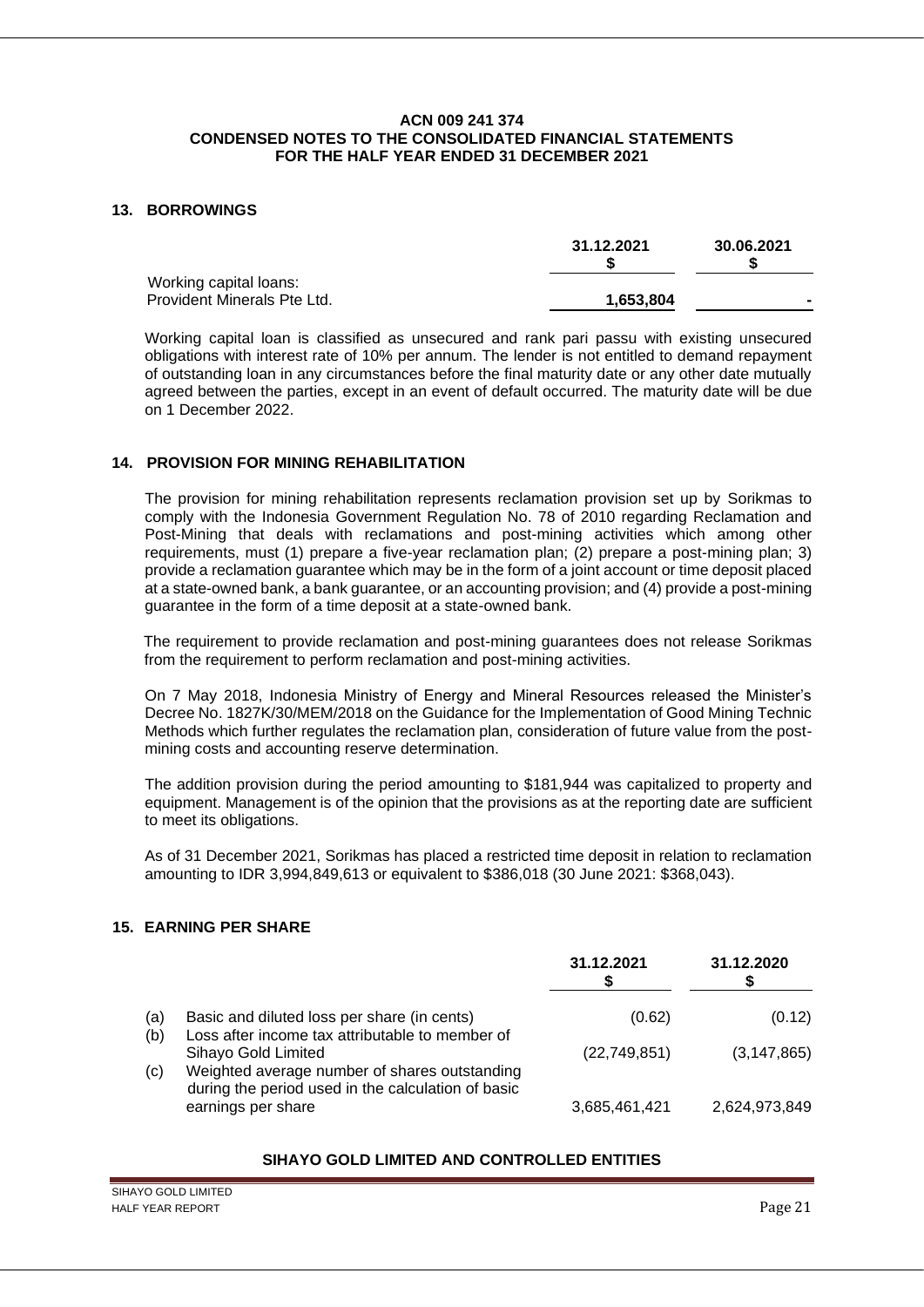## **16. EVENTS OCCURING AFTER REPORTING DATE**

a. On 17 January and 16 February 2022, the Company entered shareholder loan agreements with PT Saratoga Investama Sedaya Tbk and Goldstar Mining Asia Resources (L) Bhd with loan facility of US\$500,000 and US\$300,000, respectively. These loans are classified as unsecured and rank pari passu with existing unsecured obligations with interest rate of 10% per annum and maturity date on 1 December 2022.

On 20 January 2022 and 8 February 2022, the Company has fully drawdown its loan facility from PT Saratoga Investama Sedaya Tbk and Goldstar Mining Asia Resources (L) Bhd.

b. As of the date of completion of these financial statements, Sorikmas has total expenditure amounting to IDR663,391,750 or equivalent to US\$46,411 (\$63,962) to prepare plantation for an area of 50 hectares which related to the commitment of watershed rehabilitation activities (Note 5b).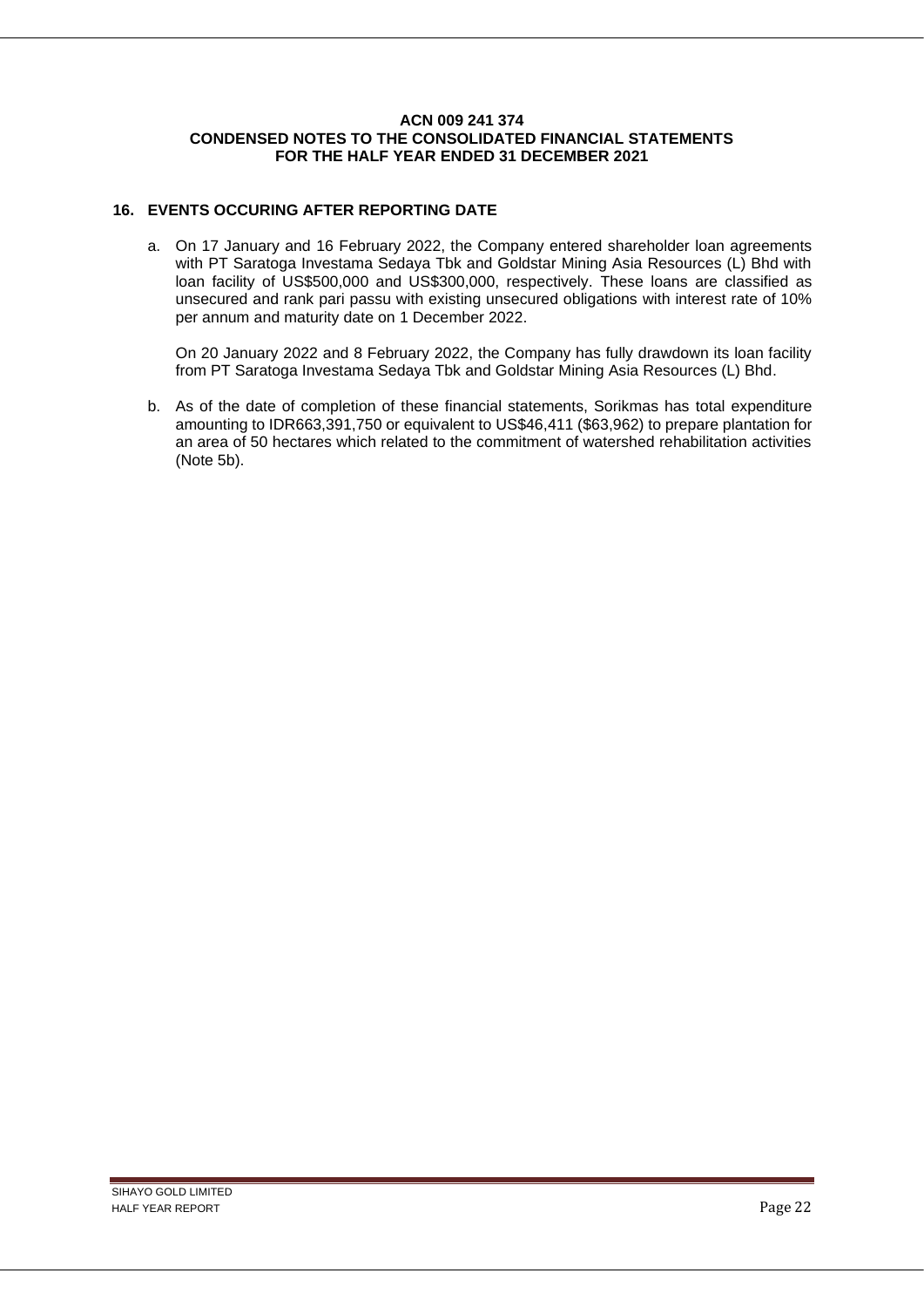## **DIRECTORS' DECLARATION**

The directors declare that:

- 1. The consolidated financial statements and notes set out on pages 9-22;
	- (a) Comply with Accounting Standard AASB 134: Interim Financial Reporting, the Corporations Regulations and other mandatory professional reporting requirements; and
	- (b) Give a true and fair view of the Group's financial position as at 31 December 2021 and of its performance for the half-year ended on that date.
- 2. In the directors' opinion there are reasonable grounds to believe that the Company will be able to pay its debts as and when they become due and payable.

This declaration is made in accordance with a resolution of the directors.

Dated at Melbourne this 15<sup>th</sup> March 2022.

RoorlS.

**Colin F Moorhead** Chairman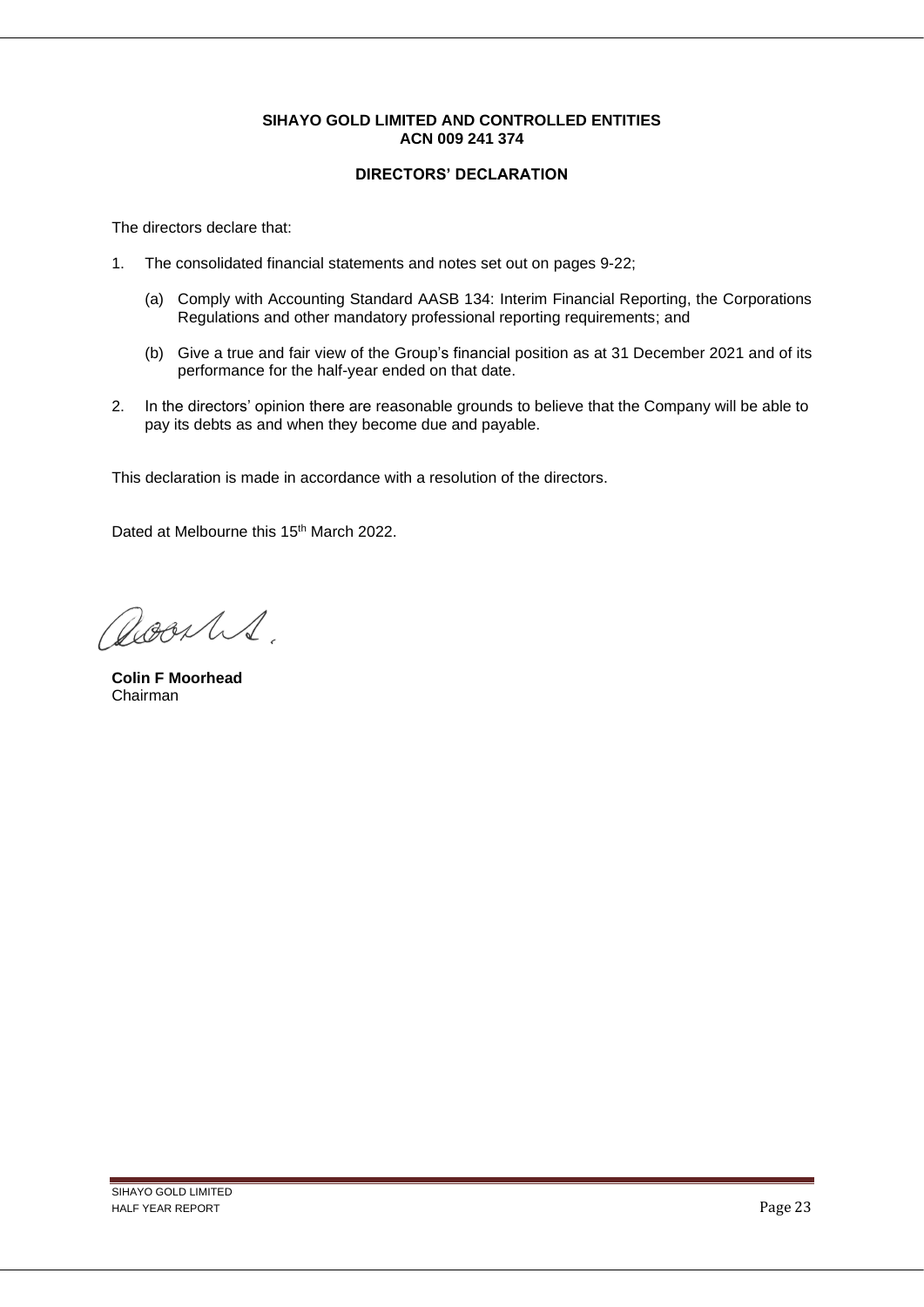

PO Box 1908 West Perth WA 6872 Australia

Level 2, 40 Kings Park Road West Perth WA 6005 Australia

> Tel: +61 8 9481 3188 Fax: +61 8 9321 1204

ABN: 84 144 581 519 www.stantons.com.au

## **INDEPENDENT AUDITOR'S REVIEW REPORT TO THE MEMBERS OF SIHAYO GOLD LIMITED**

## **Report on the Half-Year Financial Report**

## **Conclusion**

We have reviewed the half-year financial report of Sihayo Gold Limited, which comprises the consolidated statement of financial position as at 31 December 2021, the consolidated statement of profit or loss and other comprehensive income, consolidated statement of changes in equity and consolidated statement of cash flows for the half-year ended on that date, condensed notes comprising a summary of significant accounting policies and other explanatory information, and the directors' declaration.

Based on our review, which is not an audit, we have not become aware of any matter that makes us believe that the accompanying half-year financial report of Sihayo Gold Limited, does not comply with the Corporations Act 2001 including:

- (a) giving a true and fair view of the consolidated entity's financial position as at 31 December 2021 and of its performance for the half-year ended on that date; and
- (b) complying with Accounting Standard AASB 134 *Interim Financial Reporting* and the *Corporations Regulations 2001*.

## **Basis for Conclusion**

We conducted our review in accordance with ASRE 2410 *Review of a Financial Report Performed by the Independent Auditor of the Entity*. Our responsibilities are further described in the Auditor's Responsibilities for the Review of the Financial Report section of our report. We are independent of the Company in accordance with the auditor independence requirements of the Corporations Act 2001 and the ethical requirements of the Accounting Professional and Ethical Standards Board's APES 110 *Code of Ethics for Professional Accountants (including Independence Standards* (the Code) that are relevant to our audit of the annual financial report in Australia. We have also fulfilled our other ethical responsibilities in accordance with the Code.

We confirm that the independence declaration required by the *Corporations Act 2001* has been given to the directors of the Company on 15 March 2022.

## **Material Uncertainty Regarding Going Concern**

We draw attention to note 2(d) of the financial report, which describes that the financial report has been prepared on a going concern basis. At 31 December 2021 the consolidated entity had net assets of \$22,104,539, cash and cash equivalents of \$593,845 and net working capital deficiency of \$2,878,793 The consolidated entity had incurred a loss after tax for the period ended 31 December 2021 of \$22,536,056 and had net cash outflows from operating activities of \$2,285,127.



Stantons is a member of the Russell Bedford International network of firms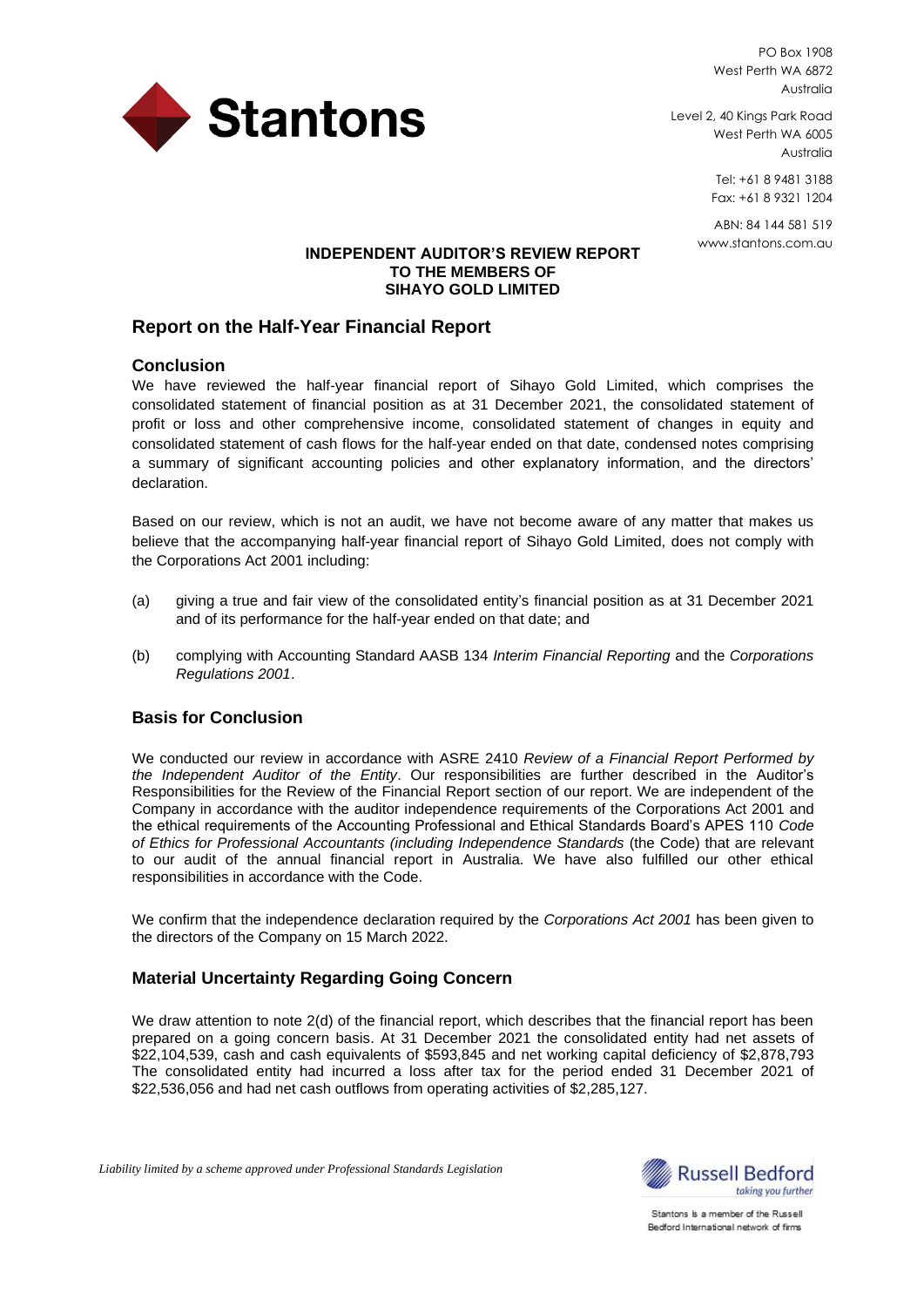

The ability of the consolidated entity to continue as a going concern and meet its exploration, administration, and other commitments is dependent upon the future successful raising of necessary funding through equity or borrowings, successful exploitation of the consolidated entity 's capitalised exploration assets and/or sale of core assets. In the event that the consolidated entity cannot raise further equity, or long-term borrowings the consolidated entity may not be able to meet its liabilities as they fall due or realise its assets in the normal course of business.

Our conclusion is not modified in respect of this matter.

#### **Responsibility of the Directors for the Financial Report**

The Directors of the Sihayo Gold Limited are responsible for the preparation of the half-year financial report that gives a true and fair view in accordance with Australian Accounting Standards and the *Corporations Act 2001* and for such internal control as the directors determine is necessary to enable the preparation of the half-year financial report that gives a true and fair view and is free from material misstatement, whether due to fraud or error.

## **Auditor's Responsibility for the Review of the Financial Report**

Our responsibility is to express a conclusion on the half-year financial report based on our review. ASRE 2410 requires us to conclude whether we have become aware of any matter that makes us believe that the half-year financial report is not in accordance with the *Corporations Act 2001* including giving a true and fair view of the Company's financial position as at 31 December 2021 and its performance for the half-year ended on that date, and complying with Accounting Standard AASB 134 *Interim Financial Reporting* and the *Corporations Regulations 2001*.

A review of a half-year financial report consists of making enquiries, primarily of persons responsible for financial and accounting matters, and applying analytical and other review procedures. A review is substantially less in scope than an audit conducted in accordance with Australian Auditing Standards and consequently does not enable us to obtain assurance that we would become aware of all significant matters that might be identified in an audit. Accordingly, we do not express an audit opinion.

## **STANTONS INTERNATIONAL AUDIT AND CONSULTING PTY LTD (An Authorised Audit Company)**

Standars International Andit & Consulting Pay Ltd

Cantin Richard )

**Martin Michalik Director** 

West Perth, Western Australia 15 March 2022